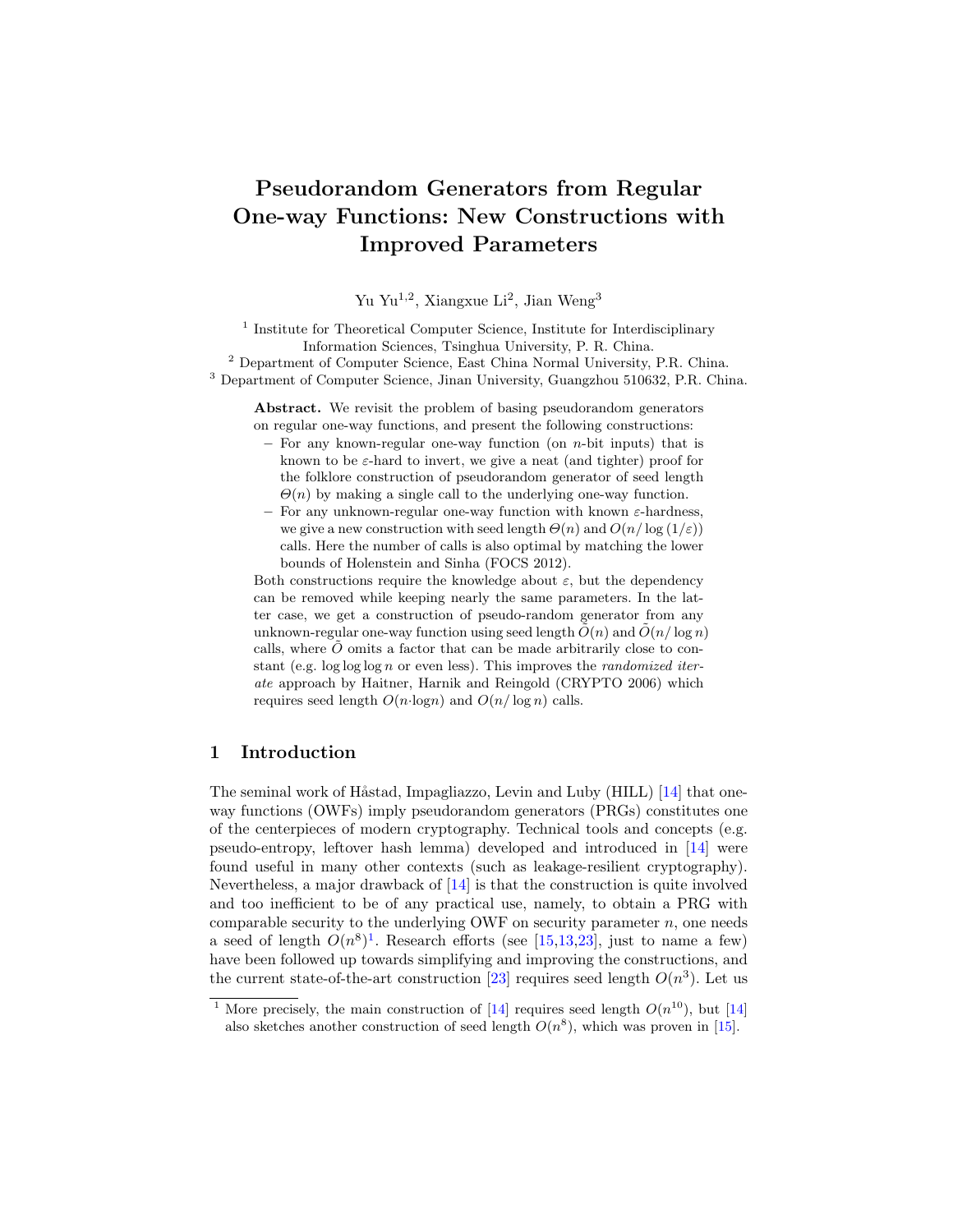mention all aforementioned approaches are characterized by a parallel construction, namely, they run sufficiently many independent copies of the underlying OWFs (rather than running a single trail and feeding its output back to the input iteratively) and there seems an inherent lower bound on the number of copies needed. This is recently formalized by Holenstein and Sinha [\[16\]](#page-17-3), in particular, they showed that any black-box construction of a PRG from an arbitrary OWF f requires  $\Omega(n/\log n)$  calls to f in general.<sup>[2](#page-1-0)</sup>

PRGs from Special OWFs. Another line of research focuses on OWFs with special structures that give rise to more efficient PRGs. Blum, Micali [\[3\]](#page-17-4) and Yao [\[26\]](#page-18-1) independently introduced the notion of PRGs, and observed that PRGs can be efficiently constructed from one-way permutations (OWPs). That is, given a OWP f on input x and its hardcore function  $h_c$  (e.g. by Goldreich and Levin [\[10\]](#page-17-5)), a single invocation of f already implies a PRG  $g(x) = (f(x), h_c(x))$  with a stretch<sup>[3](#page-1-1)</sup> of  $\Omega(\log n)$  bits and it extends to arbitrary stretch by repeated iterations (seen by a hybrid argument):

$$
g^{\ell}(x) = (h_c(x), h_c(f^1(x)), \ldots, h_c(f^{\ell}(x)), \ldots)
$$

where  $f^{i}(x) \stackrel{\text{def}}{=} f(f^{i-1}(x))$  and  $f^{1}(x) \stackrel{\text{def}}{=} f(x)$ . The above PRG, often referred to as the BMY generator, enjoys many advantages such as simplicity, optimal seed length, and minimal number of calls. Levin  $[19]$  observed that f is not necessarily a OWP, but it suffices to be one-way on its own iterate. Unfortunately, an arbitrary OWF doesn't have this property. Goldreich, Krawczyk, and Luby [\[9\]](#page-17-7) assumed known-regular<sup>[4](#page-1-2)</sup> OWFs and gave a construction of seed length  $O(n^3)$  by iterating the underlying OWFs and applying k-wise independent hashing in between every two iterations. Later Goldreich showed a more efficient (and nearly optimal) construction from known-regular OWFs in his textbook [\[7\]](#page-17-8), where in the concrete security setting the construction does only a single call to the underlying OWF (or  $\omega(1)$  calls in general). The construction was also implicit in many HILL-style constructions (e.g. [\[15,](#page-17-1)[13\]](#page-17-2)). Haitner, Harnik and Reingold [\[12\]](#page-17-9) refined the technique used in [\[9\]](#page-17-7) (which they called the randomized iterate) and adapted the construction to unknown regular OWFs with reduced seed length  $O(n \cdot \log n)$ . Informally, the randomized iterate follows the route of [\[9\]](#page-17-7) and applies a random pairwise independent hash function  $h_i$  in between every two applications of  $f$ , i.e.

$$
f^1(x) \stackrel{\text{def}}{=} f(x);
$$
 for  $i \ge 2$  let  $f^i(x; h_1, \ldots, h_{i-1}) \stackrel{\text{def}}{=} f(h_{i-1}(f^{i-1}(x; h_1, \cdots, h_{i-2})))$ 

The key observation is "the last iterate is hard-to-invert"[\[11\]](#page-17-10), more precisely, function f, when applied to  $h_{i-1}(f^{i-1}; h_1, \dots, h_{i-2})$ , is hard-to-invert even if

<span id="page-1-0"></span><sup>&</sup>lt;sup>2</sup> The lower bound of [\[16\]](#page-17-3) also holds in the concrete security setting, namely,  $\Omega(n/\log(1/\varepsilon))$  calls from any  $\varepsilon$ -hard OWF.

<span id="page-1-1"></span><sup>&</sup>lt;sup>3</sup> The stretch of a PRG refers to the difference between output and input lengths.

<span id="page-1-2"></span><sup>&</sup>lt;sup>4</sup> A function  $f(x)$  is regular if the every image has the same number (say  $\alpha$ ) of preimages, and it is known- (resp., unknown-) regular if  $\alpha$  is efficiently computable (resp., inefficient to approximate) from the security parameter.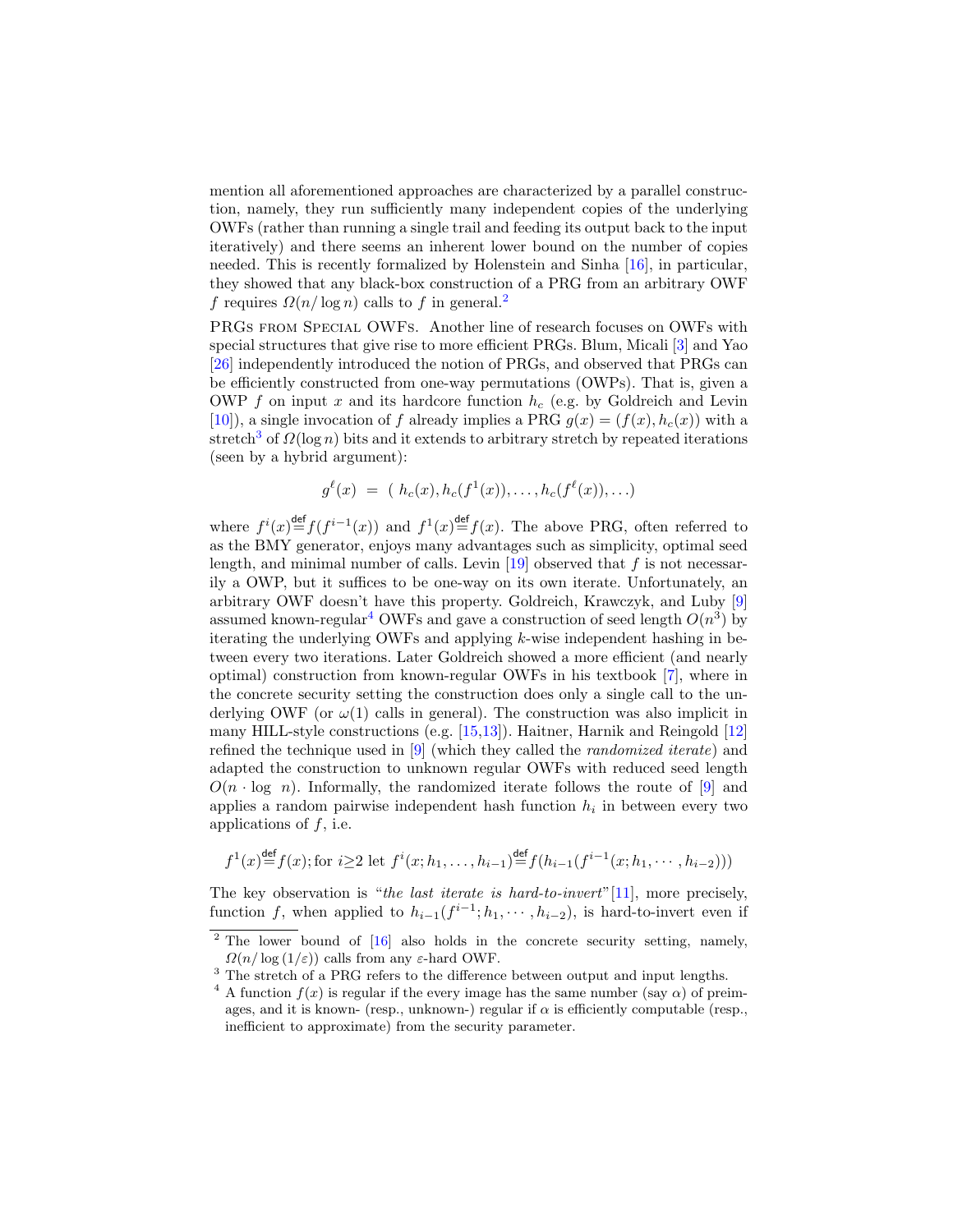$h_1, \ldots, h_{i-1}$  are made public. The generator follows by running the iterate  $O(n/\log n)$  times, and outputting  $\Omega(\log n)$  hardcore bits per iteration, which requires seed length  $O(n^2/\log n)$  and can be further pushed to  $O(n \cdot \log n)$  using derandomization techniques (e.g., Nisan's bounded-space generator [\[20\]](#page-17-11)). The randomized iterate matches the lower bound on the number of OWF calls<sup>[5](#page-2-0)</sup>, but it remains open if any efficient construction can achieve linear seed length and  $O(n/\log n)$  OWF calls simultaneously.

SUMMARY OF CONTRIBUTIONS. We contribute an alternative proof for the folklore construction of PRGs from known-regular OWFs via the notion of unpredictability pseudo-entropy, which significantly simplifies and tightens the proofs in [\[7\]](#page-17-8). We also give a new construction from any unknown-regular one-way function using seed length  $\tilde{O}(n)$  and making  $\tilde{O}(n/\log n)$  calls, where both parameters are optimal in the concrete security setting and nearly optimal in general (up to an arbitrarily close to constant factor), and this improves the randomized iterate [\[11\]](#page-17-10). We sketch both constructions as follows.

ENTROPY OBSERVATION. We start by assuming a  $(t,\varepsilon)$ -OWF f (see Definition 2) with known regularity  $2^k$  (i.e., every image has  $2^k$  preimages under f). The key observation is that for uniform X (over  $\{0,1\}^n$ ) we have X given  $f(X)$ has  $k + \log(1/\varepsilon)$  bits of pseudo-entropy (defined by the game below and formally in Definition 5). That is, no adversary  $A$  of running time  $t$  can win the following game against the challenger C with probability greater than  $(2^{-k} \cdot \varepsilon)$ . The rationale is that conditioned on any  $f(X) = y$  random variable X is uni-

| Challenger $C$                   | Adversary A  |
|----------------------------------|--------------|
| $x \leftarrow U_n$ ; $y := f(x)$ |              |
|                                  | $x' := A(y)$ |
| A wins iff $x' = x$              |              |

Fig. 1. The interactive game between A and C that defines unpredictability pseudoentropy, where  $x \leftarrow U_n$  denotes sampling a random  $x \in \{0,1\}^n$ .

formly distributed on set  $f^{-1}(y) \stackrel{\text{def}}{=} \{x : f(x) = y\}$  of size  $2^k$ , and thus even if any deterministic (or probabilistic) A recovers a  $x' \in f^{-1}(y)$ , the probability that  $X = x'$  is only  $2^{-k}$ .

PRGs FROM KNOWN-REGULAR OWFS. Given the above observation, we immediately obtain the following folklore construction using three extractions along with a three-line proof.

<span id="page-2-0"></span><sup>&</sup>lt;sup>5</sup> As explicitly stated in [\[16\]](#page-17-3), the lower bound of  $\Omega(n/\log n)$  calls also applies to unknown regular OWFs.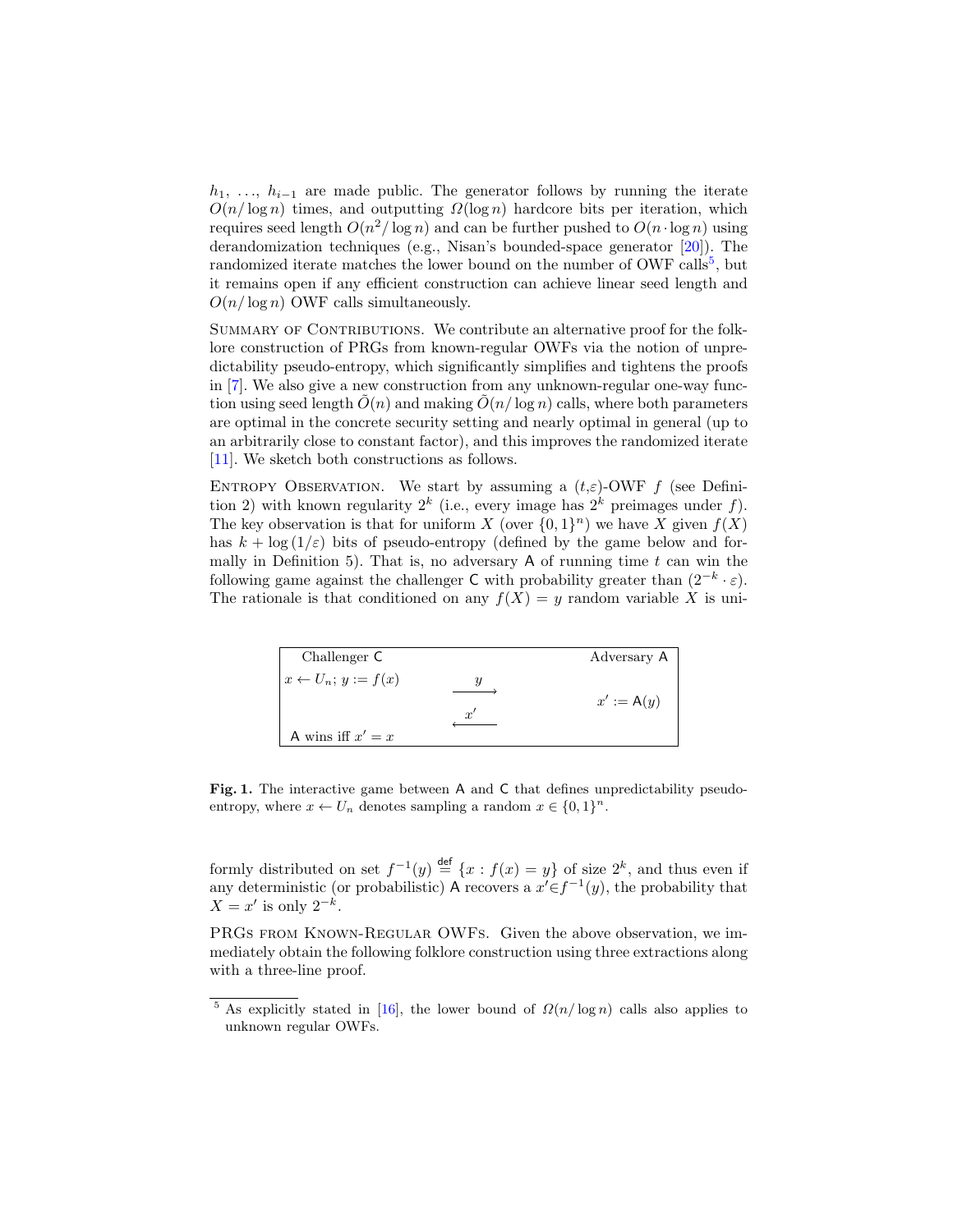- RANDOMNESS EXTRACTION FROM  $F(X)$ .  $f(X)$  has min-entropy  $n k$ , and thus we can extract nearly  $n - k$  statistically random bits.
- RANDOMNESS EXTRACTION FROM X. X has min-entropy k given any  $y =$  $f(X)$ , so we can extract another k statistically random bits.
- $-$  PSEUDORANDOMNESS EXTRACTION FROM  $X$ . The second extraction reduces the unpredictability pseudo-entropy of X given  $f(X)$  by no more than k (i.e.,  $\log(1/\varepsilon)$  bits remaining by the entropy chain rule), and hence we use Goldreich-Levin hardcore functions [\[10\]](#page-17-5) to extract another  $O(\log(1/\varepsilon))$  bits.

Novelty of our analysis. While the construction was already known in literature (explicit in [\[7\]](#page-17-8) and implicit in HILL-style generators [\[14,](#page-17-0)[13,](#page-17-2)[23\]](#page-18-0)), its full proof was only seen in [\[7\]](#page-17-8) and we further simplify the analysis via the use of unpredictability pseudo-entropy. In addition to simplicity, our technique can also be used to refine and tighten the proof given in [\[7\]](#page-17-8) (see Section 3.2 and Remark 2 for details). We mention that our proofs sketched above are not implied by the recent work of [\[13](#page-17-2)[,23\]](#page-18-0). In particular, the construction of [\[13\]](#page-17-2) applies a dedicated universal hash function h of description length  $O(n^2)$  to  $f(X)$  such that the first k output bits are statistically random and the next  $O(\log n)$  bits are computationally random, and this holds even if  $k$  is unknown (which is desired for a general OWF f whose preimage size may vary for different images). However, in our context  $k$  is known and it is crucial that the description length of the hash functions is linear, for which we do two extractions from  $f(X)$  using  $h_2$  and  $h_c$ respectively. We also stress that our observation that "X given  $f(X)$  has unpredictability pseudo-entropy  $k + \log (1/\varepsilon)$ " is incomparable with the counterpart in [\[23,](#page-18-0) Thm 1.5], which was informally stated as " $(f(X), X)$  has next-bit pseudoentropy  $n + \Omega(\log n)$ ". Firstly, our proof enjoys simplicity and tightness whereas theirs employs the uniform version of Min-Max Theorem which is much involved and interesting in its own right. Secondly, next-bit pseudo-entropy was a newly introduced notion [\[13\]](#page-17-2) and whether it implies (or is implied by) unpredictability pseudo-entropy is unknown to our knowledge, and the ways of extraction from these two sources are different. See Section 3.2 and Remark 3 for details.

CONCRETE VS. ASYMPTOTIC SECURITY. The above construction is optimal (in seed length and the number of OWF calls), but requires the knowledge about parameter  $\varepsilon$ , more precisely, we need  $\varepsilon$  to decide entropy loss d such that the first extraction outputs  $n-k-d$  bits with statistical error bounded by  $2^{-d/2}$  (by the Leftover Hash Lemma  $[14]$  and let the third extraction output more than  $d$  bits to achieve a positive stretch. It is unknown how to remove the dependency on  $\varepsilon$ for free (see also the discussions in [\[7\]](#page-17-8)). Fortunately, there is a known repetition trick to solve the problem using seed length  $O(n)$  and  $O(1)$  OWF calls, where notation O omits a factor of  $q \in \omega(1)$  (i.e. q can be any factor arbitrarily close to constant such as  $\log \log \log n$ .

PRGs from Unknown-Regular OWFs. We also give a new construction oblivious of the regularity of f. The construction follows the steps below.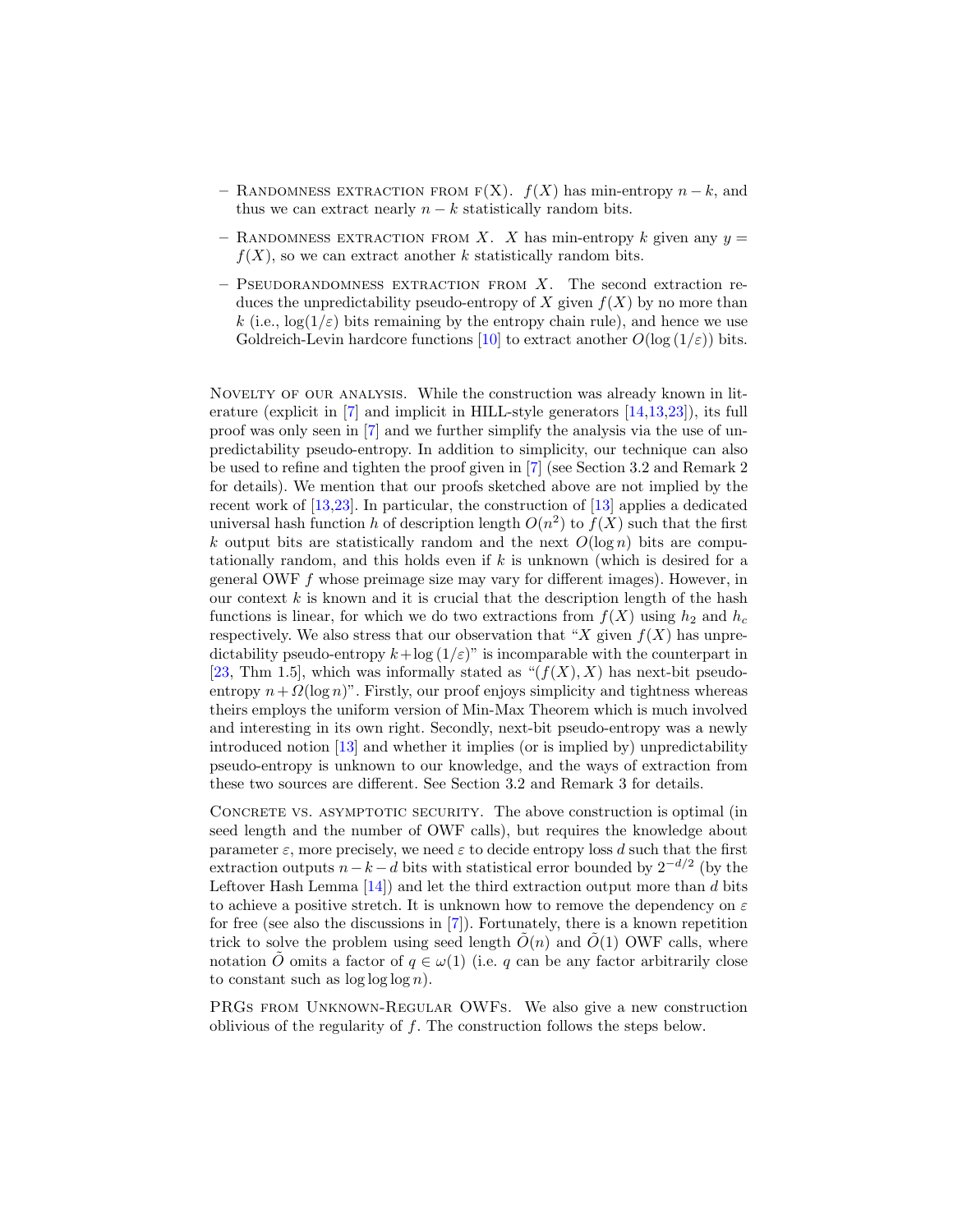- Convert to known regularity. The key idea is to transform any unknown regular OWF into another known regular OWF (over a special domain). That is, for a (length-preserving) unknown-regular  $(t, \varepsilon)$ -OWF f :  $\{0,1\}^n \to \mathcal{Y}$  where  $\mathcal{Y} \subseteq \{0,1\}^n$  is the range of f, define function  $\bar{f}$ :  $\mathcal{Y} \times \{0,1\}^n \to \mathcal{Y}$  as  $\bar{f}(y,r) \stackrel{\text{def}}{=} f(y \oplus r)$  where " $\oplus$ " denotes bitwise XOR. It is not hard to see that  $\bar{f}$  has regularity  $2^n$  (regardless of the regularity of  $f$ ) and it preserves the hardness of  $f$ .
- Construct a Z-seeded PRG. Similar to that observed in the 1st construction,  $\bar{f}(Y, R)$  hides  $n + \log(1/\varepsilon)$  bits of pseudo-entropy about  $(Y, R)$ , and thus we can extract  $n + O(\log(1/\varepsilon))$  pseudorandom bits, namely, we get a special PRG  $\bar{g}$  that maps random elements over  $\mathcal{Y} \times \{0,1\}^n$  to pseudorandom ones over  $\mathcal{Y} \times \{0,1\}^{n+O(\log(1/\varepsilon))}$ . This PRG is known as the "Z-seeded PRG" [\[23\]](#page-18-0), one that given input distribution  $Z$  outputs  $(Z', U_s)$  which is computationally indistinguishable from  $(Z, U_s)$ , where in the above case  $Z = (Y, R)$ and stretch  $s = O(\log(1/\varepsilon))$ . Note that if Z were  $U_{2n}$  then this would be a standard PRG.
- Iterative composition of Z-seeded PRG. Nevertheless, to use the above Z-seeded PRG  $\bar{q}$  we need to efficiently sample from  $Y = f(U_n)$  (i.e. uniform distribution over  $\mathcal{Y}$ ), which costs n random bits despite that the entropy of Y may be far less than n. Quite naturally (following  $[23,3]$  $[23,3]$ ), the construction invests n bits (to sample a random  $y \leftarrow f(U_n)$ ) at initialization, runs  $\bar{g}$  in iterations, and outputs  $O(\log(1/\varepsilon))$  bits per iteration. The stretch becomes positive after  $O(n/\log(1/\varepsilon))$  iterations, which matches the lower bounds of [\[16\]](#page-17-3). The seed length remains of order  $\Theta(n)$  by reusing the coins for universal hash and G-L functions at every iteration, thanks to the hybrid argument.
- REMOVE DEPENDENCY ON  $\varepsilon$  (OPTIONAL). Similarly, in case that  $\varepsilon$  is unknown, we pay a penalty factor  $O(1)$  for using the repetition trick. That is, we construct a PRG from any unknown-regular OWF using seed length  $O(n)$  and  $O(n/\log n)$  OWF calls.

### 2 Preliminaries

NOTATIONS AND DEFINITIONS. We use capital letters (e.g.  $X, Y, A$ ) for random variables, standard letters (e.g.  $x, y, a$ ) for values, and calligraphic letters (e.g.  $\mathcal{X}, \mathcal{Y}, \mathcal{S}$  for sets.  $|\mathcal{S}|$  denotes the cardinality of set S. For function f, we let  $f(\mathcal{X}) \stackrel{\text{def}}{=} \{f(x) : x \in \mathcal{X}\}\$ be the set of images that are mapped from  $\mathcal{X}$  under f, and denote by  $f^{-1}(y)$  the set of y's preimages under f, i.e.  $f^{-1}(y) \stackrel{\text{def}}{=} \{x :$  $f(x) = y$ . We say that distribution X is flat if it is uniformly distributed over some set X. We use  $s \leftarrow S$  to denote sampling an element s according to distribution S, and let  $s \leftarrow S$  denote sampling s uniformly from set S, and  $y := f(x)$  denote value assignment. We use  $U_n$  to denote the flat distribution over  $\{0,1\}^n$  independent of the rest random variables in consideration, and let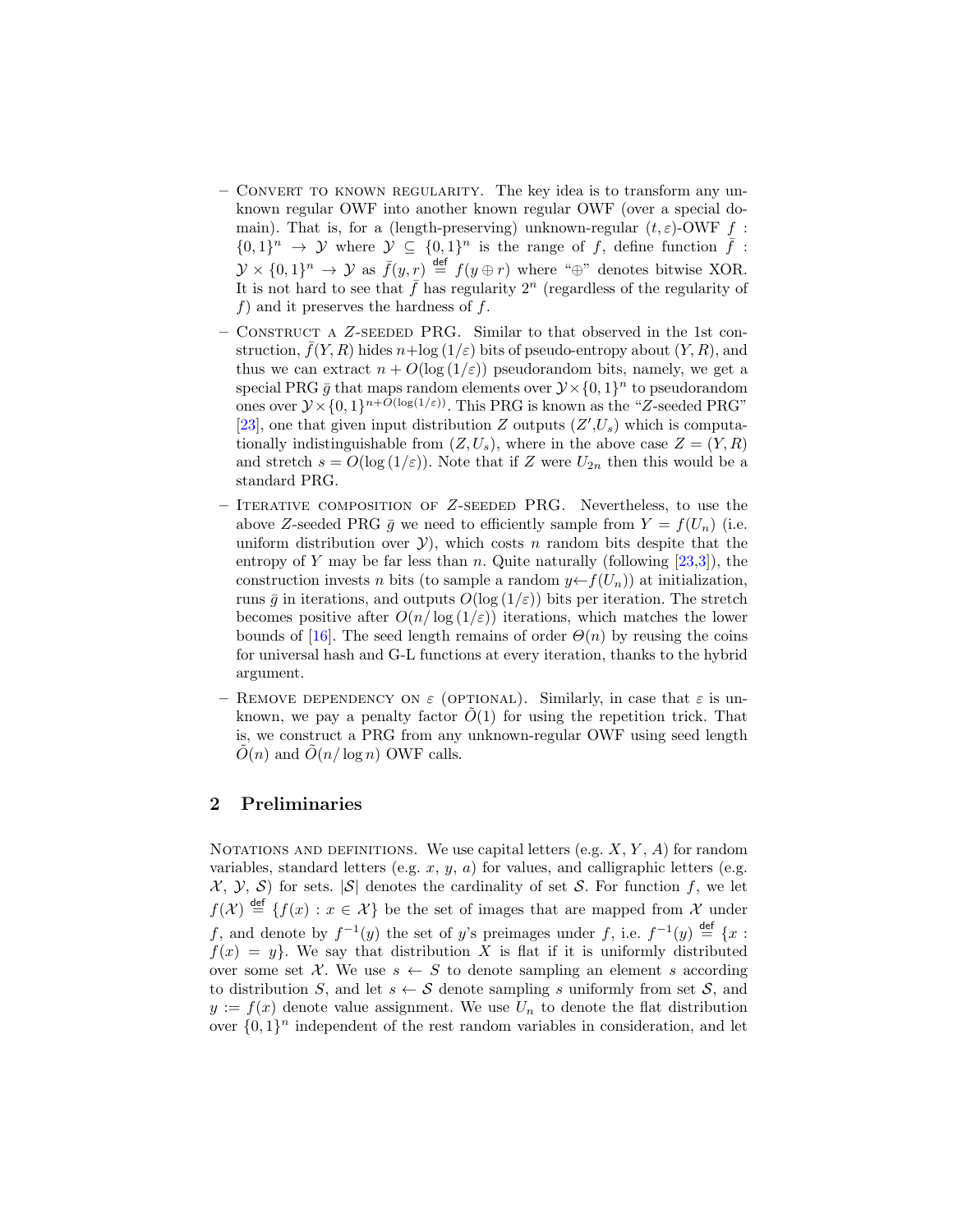$f(U_n)$  be the distribution induced by applying function f to  $U_n$ . We use  $\mathsf{CP}(X)$ to denote the collision probability of X, i.e.,  $\mathsf{CP}(X) \stackrel{\text{def}}{=} \sum_x \Pr[X = x]^2$ , and collision entropy  $\mathbf{H}_2(X) \stackrel{\text{def}}{=} -\log \mathsf{CP}(X) \geq \mathbf{H}_{\infty}(X)$ . We also define average (aka conditional) collision entropy and average min-entropy of a random variable  $X$ conditioned on another random variable Z by

$$
\mathbf{H}_2(X|Z) \stackrel{\text{def}}{=} -\log\left(\mathbb{E}_{z \leftarrow Z} \left[\sum_x \Pr[X = x | Z = z]^2\right]\right)\right)
$$
  

$$
\mathbf{H}_{\infty}(X|Z) \stackrel{\text{def}}{=} -\log\left(\mathbb{E}_{z \leftarrow Z} \left[\max_x \Pr[X = x | Z = z]\right]\right)\right)
$$

An entropy source refers to a random variable that has some non-trivial amount of entropy. A function  $\mu : \mathbb{N} \to [0, 1]$  is negligible if for every polynomial poly we have  $\mu(n) < 1/\text{poly}(n)$  holds for all sufficiently large n's. We define the computational distance between distribution ensembles  $X \stackrel{\text{def}}{=} \{X_n\}_{n\in\mathbb{N}}$  and  $Y \stackrel{\text{def}}{=}$  ${Y_n}_{n\in\mathbb{N}}$  as follows: we say that X and Y are  $(t(n), \varepsilon(n))$ -close, denoted by  $CD_{t(n)}(X,Y) \leq \varepsilon(n)$ , if for every probabilistic distinguisher D of running time up to  $t(n)$  it holds that

$$
| \Pr[D(1^n, X_n) = 1] - \Pr[D(1^n, Y_n) = 1] | \le \varepsilon(n) .
$$

The *statistical distance* between X and Y, denoted by  $SD(X, Y)$ , is defined by

$$
\mathsf{SD}(X,Y) \stackrel{\mathsf{def}}{=} \frac{1}{2} \sum_x |\Pr[X=x] - \Pr[Y=x]| = \mathsf{CD}_\infty(X,Y)
$$

We use  $SD(X, Y|Z)$  (resp.  $CD_t(X, Y|Z)$ ) as shorthand for  $SD((X, Z), (Y, Z))$  $(\text{resp. } \mathsf{CD}_{t}((X, Z), (Y, Z))).$ 

SIMPLIFYING ASSUMPTIONS AND NOTATIONS. To simplify the presentation, we make the following assumptions without loss of generality. It is folklore that one-way functions can be assumed to be length-preserving (see [\[12\]](#page-17-9) for formal proofs). Throughout, most parameters are functions of the security parameter n (e.g.,  $t(n)$ ,  $\varepsilon(n)$ ,  $\alpha(n)$ ) and we often omit n when clear from the context (e.g., t,  $\varepsilon$ ,  $\alpha$ ). Parameters (e.g.  $\varepsilon$ ,  $\alpha$ ) are said to be known if they are known to be polynomial-time computable from *n*. By notation  $f: \{0,1\}^n \to \{0,1\}^l$ we refer to the ensemble of functions  $\{f_n: \{0,1\}^n \to \{0,1\}^{l(n)}\}_{n\in\mathbb{N}}$ . As slight abuse of notion, poly might be referring to the set of all polynomials or a certain polynomial, and h might be either a function or its description, which will be clear from the context.

Definition 1 (universal hash functions [\[4\]](#page-17-12)). A family of functions  $\mathcal{H} \stackrel{\text{def}}{=}$  $\{h : \{0,1\}^n \to \{0,1\}^l\}$  is called a universal hash family, if for any  $x_1 \neq x_2 \in$  $\{0,1\}^n$  we have  $Pr_{h \leftarrow H}[h(x_1) = h(x_2)] \leq 2^{-l}$ .

**Definition 2 (one-way functions).** A function  $f : \{0,1\}^n \rightarrow \{0,1\}^{l(n)}$  is  $(t(n), \varepsilon(n))$ -one-way if f is polynomial-time computable and for any probabilistic algorithm A of running time  $t(n)$ 

$$
\Pr_{y \leftarrow f(U_n)}[\mathsf{A}(1^n, y) \in f^{-1}(y)] \leq \varepsilon(n).
$$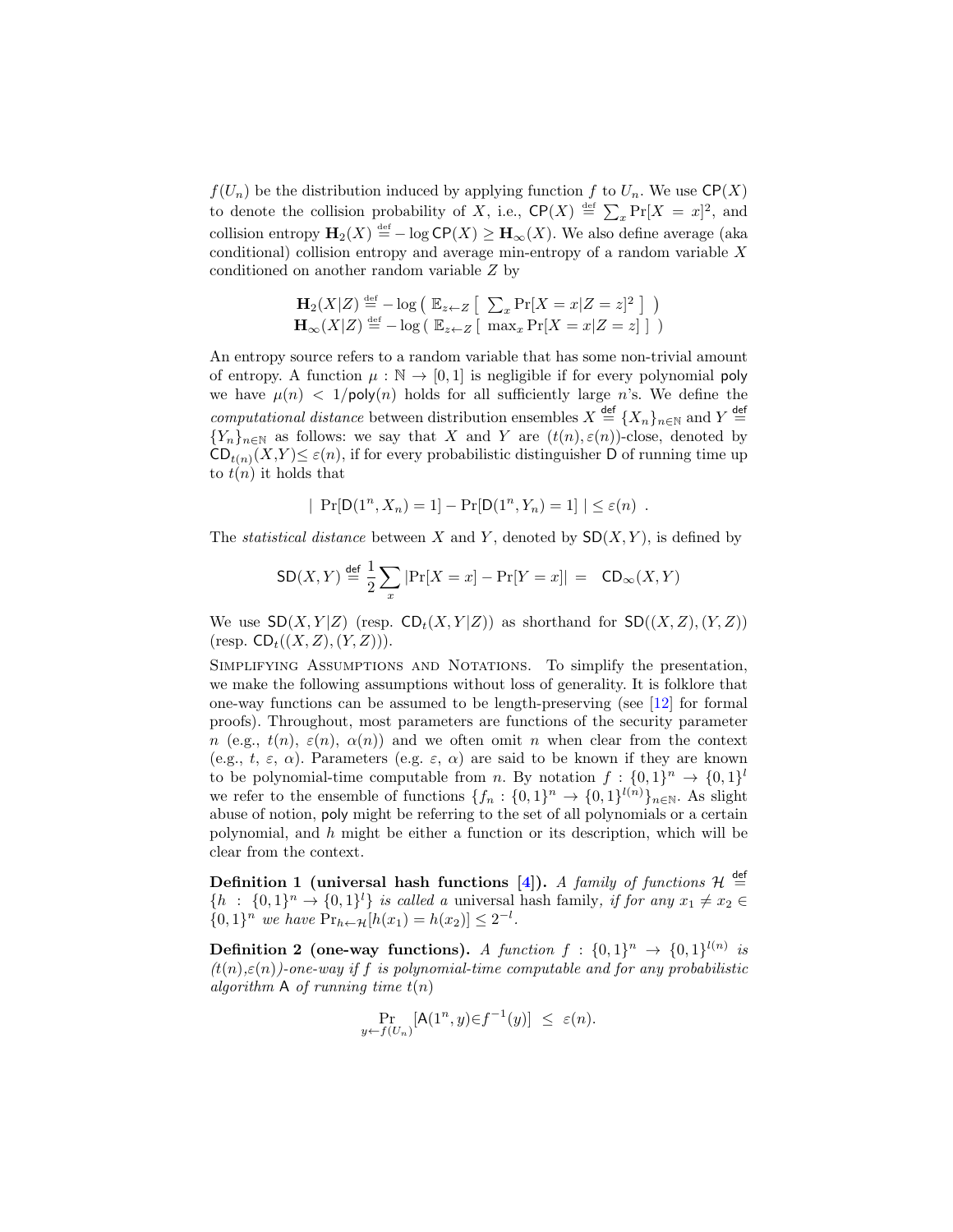For  $\varepsilon(n) = 1/t(n)$ , we simply say that f is  $\varepsilon(n)$ -hard. f is a one-way function if it is  $\varepsilon(n)$ -hard for some negligible function  $\varepsilon(n)$ .

**Definition 3** (regular functions). A function f is  $\alpha$ -regular if there exists an integer function  $\alpha$ , called the regularity function, such that for every  $n \in \mathbb{N}$  and  $x \in \{0,1\}^n$  we have

$$
|f^{-1}(f(x))| = \alpha(n).
$$

In particular, f is known-regular if  $\alpha$  is polynomial-time computable, or called unknown-regular otherwise. Further, f is a (known-/unknown-) regular  $OWF$  if f is a OWF with (known/unknown) regularity.

Definition 4 (pseudorandom generators [\[3](#page-17-4)[,26\]](#page-18-1)). A function  $g: \{0,1\}^n \to$  ${0,1\}^{l(n)}$   $(l(n) > n)$  is a  $(t(n), \varepsilon(n))$ -secure PRG if g is polynomial-time computable and

$$
\mathsf{CD}_{t(n)}\big(\; g(1^n, U_n)\;,\; U_{l(n)}\; \big)\; \leq\; \varepsilon(n).
$$

where  $(l(n) - n)$  is the stretch of g, and we often omit  $1^n$  (security parameter in unary) from  $q$ 's parameter list. We say that  $q$  is a pseudorandom generator if both  $1/t(n)$  and  $\varepsilon(n)$  are negligible.

Definition 5 (unpredictability pseudo-entropy $[2,17]$  $[2,17]$ ). For distribution ensemble  $(X, Z) \stackrel{\text{def}}{=} \{ (X_n, Z_n) \}_{n \in \mathbb{N}}$ , we say that X has  $k(n)$  bits of pseudo-entropy conditioned on Z for all  $t(n)$ -time adversaries, denoted by  $\mathbf{H}_{t(n)}(X|Z) \geq k(n)$ , if for any  $n \in \mathbb{N}$  and any probabilistic adversary A of running time  $t(n)$ 

$$
\Pr_{(x,z)\leftarrow (X_n,Z_n)}[\mathsf{A}(1^n,z) = x] \le 2^{-k(n)}
$$

Alternatively, we say that X is  $2^{-k(n)}$ -hard to predict given Z for all  $t(n)$ -time adversaries.

Unpredictability pseudo-entropy can be seen as a relaxed form of min-entropy by weakening adversary's running time from unbounded to parameter  $t(n)$ , which (presumably) characterizes the class of practical adversaries we care about. Note that the notion seems only meaningful in its conditional form as otherwise (when  $Z$  is empty) non-uniform attackers can simply hardwire the best guess about  $X$ , and thus  $H_{t(n)}$  collapses to  $H_{\infty}$ . Let us mention the unpredictability pseudoentropy is different from (and in fact, strictly weaker than [\[2,](#page-16-0)[17\]](#page-17-13)) the HILL pseudo-entropy [\[14\]](#page-17-0), which is another relaxed notion of min-entropy by considering its computationally indistinguishable analogues.

## 3 Pseudorandom Generators from Regular One-Way Functions

#### 3.1 Technical Tools

The first technical tool we use is the leftover hash lemma. Informally, it states that when applying a random universal hash function to min-entropy (or Rényi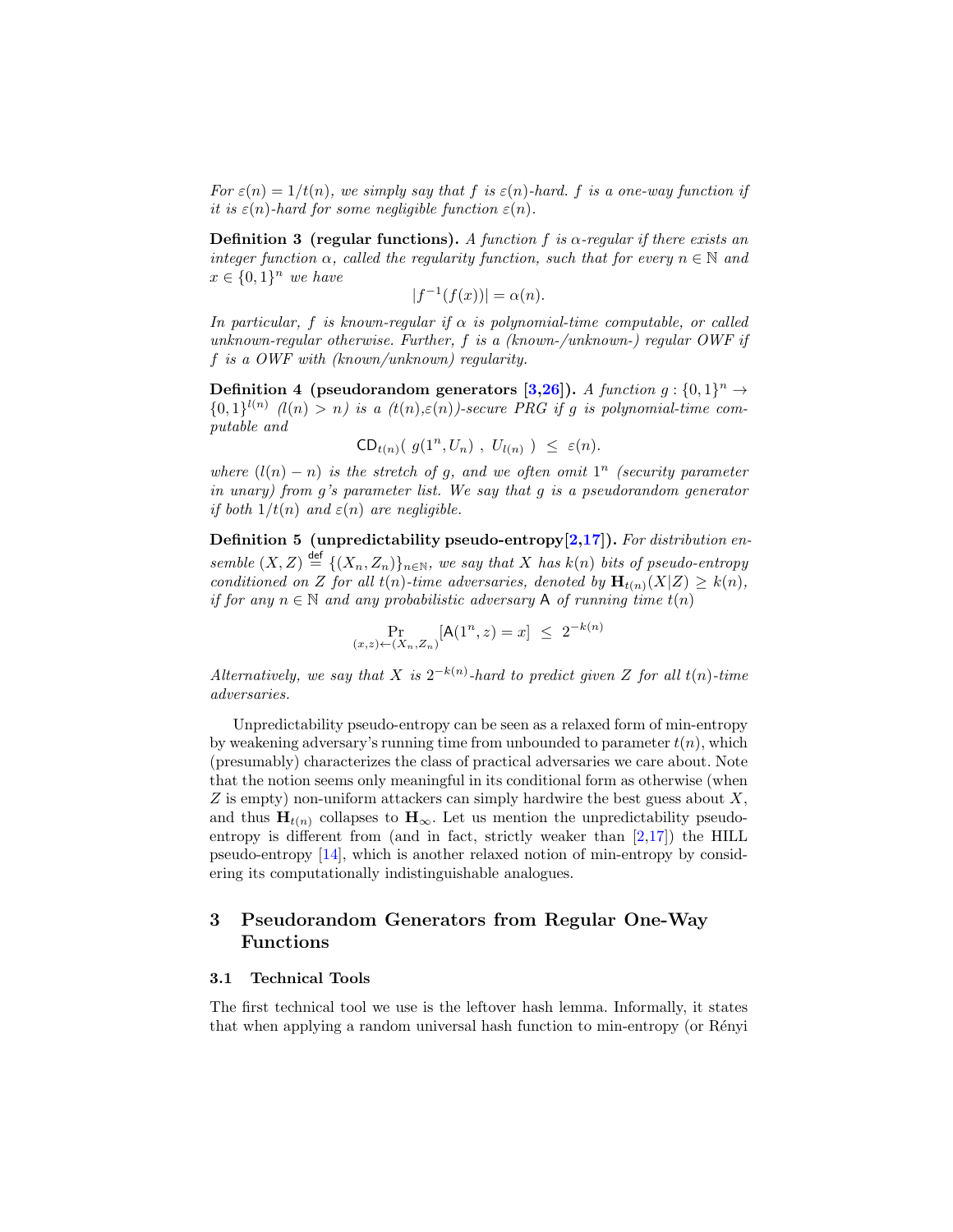entropy) source, one obtain random strings that are statistical close to uniform even conditioned on the description of hash function. The objects were later formalized as randomness extractors [\[21\]](#page-17-14). Universal hash functions are also good condensers (whose outputs have nearly maximal entropy) for a wider range of parameters than extractors.

Lemma 1 (leftover hash lemma [\[14\]](#page-17-0)). For any integers  $d \le k \le n$ , there exists a (efficiently computable) universal hash function family  $\mathcal{H} \stackrel{\text{def}}{=} \{h : \{0,1\}^n \to$  ${0,1}^{k-d}$  such that for any joint distribution  $(X,Z)$  where  $X \in \{0,1\}^n$  and  $\mathbf{H}_2(X|Z) \geq k$ , we have

$$
SD(H(X), U_{k-d} | H, Z) \leq 2^{-\frac{d}{2}}
$$

where  $H$  is uniformly distributed over the members of  $H$ , the description size of H is called seed length, and d is called entropy loss, i.e., the difference between the entropy of X (given Z) and the number of bits that were extracted from X.

Lemma 2 (condensers from hash functions). Let  $\mathcal{H} \, \stackrel{\mathsf{def}}{=} \, \{h \; : \; \{0,1\}^n \to$  ${0,1}^k$  be any universal hash function family and let  $(X,Z)$  be any random variable with  $X \in \{0,1\}^n$  and  $\mathbf{H}_2(X|Z) \geq k$ . Then, for H uniform distributed over H we have  $\mathbf{H}_2(H(X) | H, Z) \geq k - 1$ .

*Proof.* Let  $X_1$  and  $X_2$  be i.i.d. to  $X \mid Z = z$  (i.e. X conditioned on  $Z = z$ ).

$$
2^{-\mathbf{H}_2(H(X)|H,Z)} = \mathbb{E}_{h \leftarrow H, z \leftarrow Z} \left[ \Pr_{x_1 \leftarrow X_1, x_2 \leftarrow X_2} [H(x_1) = H(x_2)|H = h, Z = z] \right] \right]
$$
  
\n
$$
\leq \mathbb{E}_{z \leftarrow Z} \left[ \Pr_{x_1 \leftarrow X_1, x_2 \leftarrow X_2} [x_1 = x_2 | Z = z] \right] \right]
$$
  
\n+  $\mathbb{E}_{z \leftarrow Z} \left[ \Pr_{h \leftarrow H} [h(x_1) = h(x_2) \mid x_1 \neq x_2, Z = z] \right] \right]$   
\n
$$
\leq 2^{-k} + 2^{-k} = 2^{-(k-1)}.
$$

We refer to  $[22.6,18]$  $[22.6,18]$  $[22.6,18]$  for extremely efficient constructions of universal hash functions with short description (of length  $\Theta(n)$ ), such as multiplications between matrices and vectors, or over finite fields.

RECONSTRUCTIVE EXTRACTORS. We will also need objects that extract pseudorandomness from unpredictability pseudo-entropy sources. Unfortunately, the leftover hash lemma (and randomness extractors [\[21\]](#page-17-14) in general) does not serve the purpose. Goldreich and Levin [\[10\]](#page-17-5) showed that the inner product function is a reconstructive bit-extractor for unpredictability pseudo-entropy sources. Further, there are two ways to extend the inner product to multiple-bit extractors: (1) multiplication with a random matrix of length  $O(n^2)$  and extracts almost all entropy (by a hybrid argument); (2) multiplication with a random Toeplitz matrix of length  $\Theta(n)$  and extracts  $O(\log(1/\varepsilon))$  bits (due to Vazirani's XOR lemma [\[25,](#page-18-3)[10\]](#page-17-5)). We will use the latter multi-bit variant (as stated below) to keep the seed length linear. Interestingly, the Toeplitz matrix based functions also constitute pairwise independent and universal hash function families.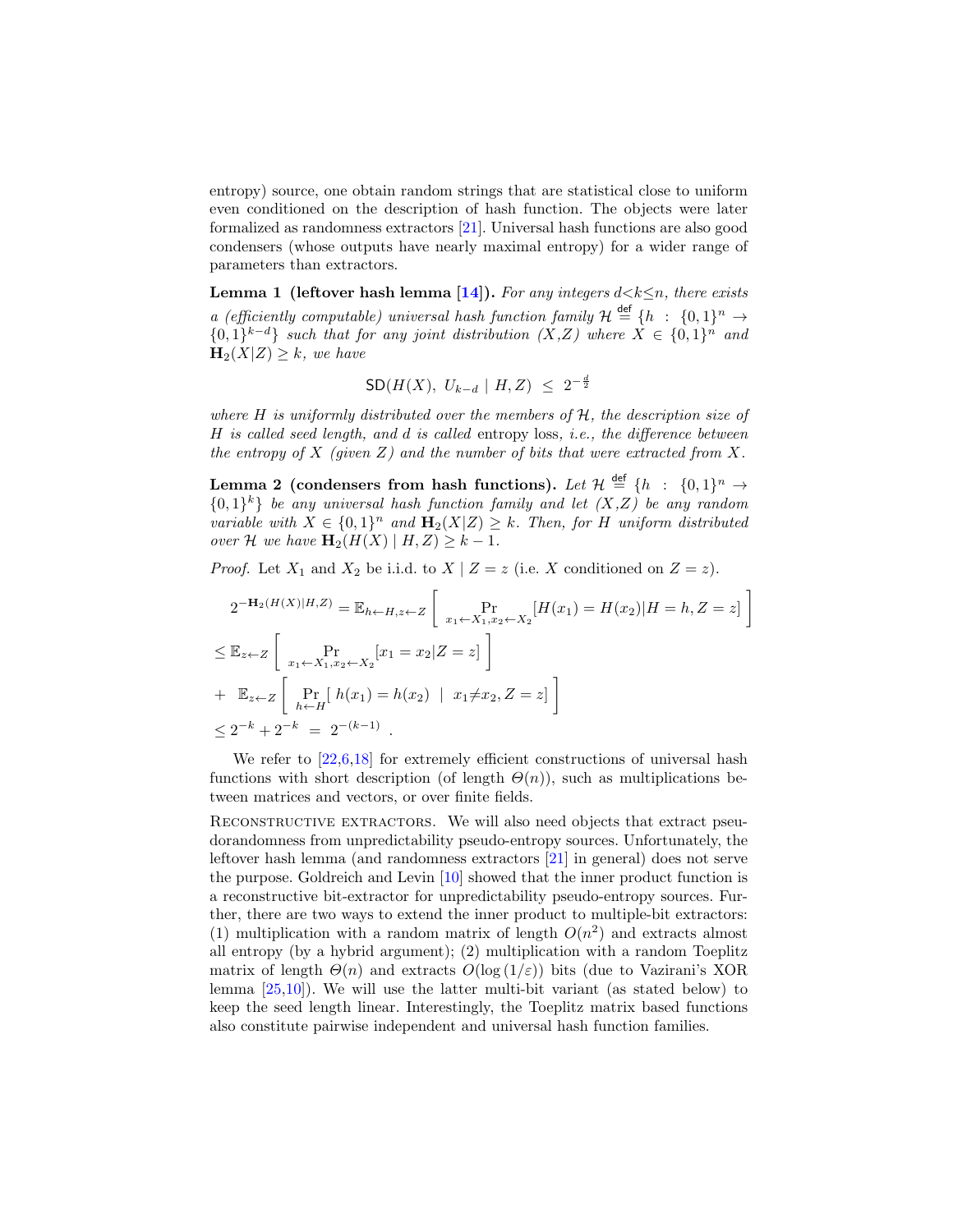**Theorem 1 (Goldreich-Levin [\[10\]](#page-17-5)).** For distribution ensemble  $(X, Y) \in \{0, 1\}^n$  $\times$  {0,1}<sup>\*</sup>, and for any integer  $m \leq n$ , there exists<sup>[6](#page-8-0)</sup> a function family  $\mathcal{H}_C \stackrel{\mathsf{def}}{=} \{h_c :$  $\{0,1\}^n \rightarrow \{0,1\}^m$  of description size  $\Theta(n)$ , such that

- If  $Y = f(X)$  for any  $(t,\varepsilon)$ -OWF f and X uniform over  $\{0,1\}^n$ , then we have

$$
CD_{t'}(H_C(X), U_m \mid Y, H_C) \in O(2^m \cdot \varepsilon) . \tag{1}
$$

 $-$  If X is  $\varepsilon$ -hard to predict given Y for all t-time adversaries, namely, entropy condition satisfies  $H_t(X|Y) \geq \log(1/\varepsilon)$ , then we have

$$
\mathsf{CD}_{t'}(\;H_C(X)\;,\;U_m\;|\;Y,H_C)\;\in\;O(2^m\cdot(n\cdot\varepsilon)^{\frac{1}{3}})\;.\tag{2}
$$

where  $t' = t \cdot (\varepsilon/n)^{O(1)}$  and function  $H_C$  is uniformly distributed over the members of  $\mathcal{H}_C$ .

Remark 1 (unpredictability vs. one-wayness). To see the difference between the two versions above, consider the interactive game in Figure 1, where by unpredictability A's prediction is successful only if  $x = x'$ , but in contrast A inverts OWF f as long as he finds any x' satisfying  $f(x') = y$ . Recall that the proof of the theorem can be seen as an efficient local list decoding procedure for the Hadamard code, where in the former case the decoder returns a random member from the candidate list while in the latter case it goes through all candidates and outputs the one x' satisfying  $f(x') = y$  (if exists). We refer to Goldreich's exposition [\[8\]](#page-17-17) for further details.

We recall two folklore facts below, namely the chain rule of unpredictability (pseudo-)entropy and the replacement inequality. Intuitively, any leakage  $Y \in \{0,1\}^l$  decreases the unpredictability about secret X by a factor of no more than  $2^l$ , which can be seen by a simple reduction (e.g., by replacing Y with a random string). The replacement inequality states that any information that is (efficiently) computable from the knowledge of the adversary does not help further reduce the unpredictability (pseudo-)entropy of the secret in consideration.

**Fact 1 (chain rule of entropies)** For any joint distribution  $(X,Y,Z)$  where  $Y \in \{0,1\}^l$ , we have

$$
\mathbf{H}_{\infty}(X|Y,Z) \ge \mathbf{H}_{\infty}(X|Z) - l ,
$$
  
\n
$$
\mathbf{H}_{t'}(X|Y,Z) \ge \mathbf{H}_{t}(X|Z) - l ,
$$

where  $t' \approx t$ .

Fact 2 (replacement inequalities) For any joint distribution  $(X, Y, Z)$  and any  $t_h$ -time computable function  $h: \mathcal{Y} \to \{0,1\}^*$ , we have

$$
\mathbf{H}_{\infty}(X|h(Y), h, Z) \ge \mathbf{H}_{\infty}(X|Y, Z) ,
$$
  

$$
\mathbf{H}_{t-t_h}(X|h(Y), h, Z) \ge \mathbf{H}_t(X|Y, Z) .
$$

<span id="page-8-0"></span><sup>&</sup>lt;sup>6</sup> For example (see [\[10\]](#page-17-5)), we can use an  $m \times n$  Toeplitz matrix  $a_{m,n}$  to describe the family of functions, i.e.,  $\mathcal{H}_C \stackrel{\text{def}}{=} \{h_c(x) \stackrel{\text{def}}{=} a_{m,n} \cdot x, \text{ where } x \in \{0,1\}^n, a_{m,n} \in \{0,1\}^{m+n-1}\}.$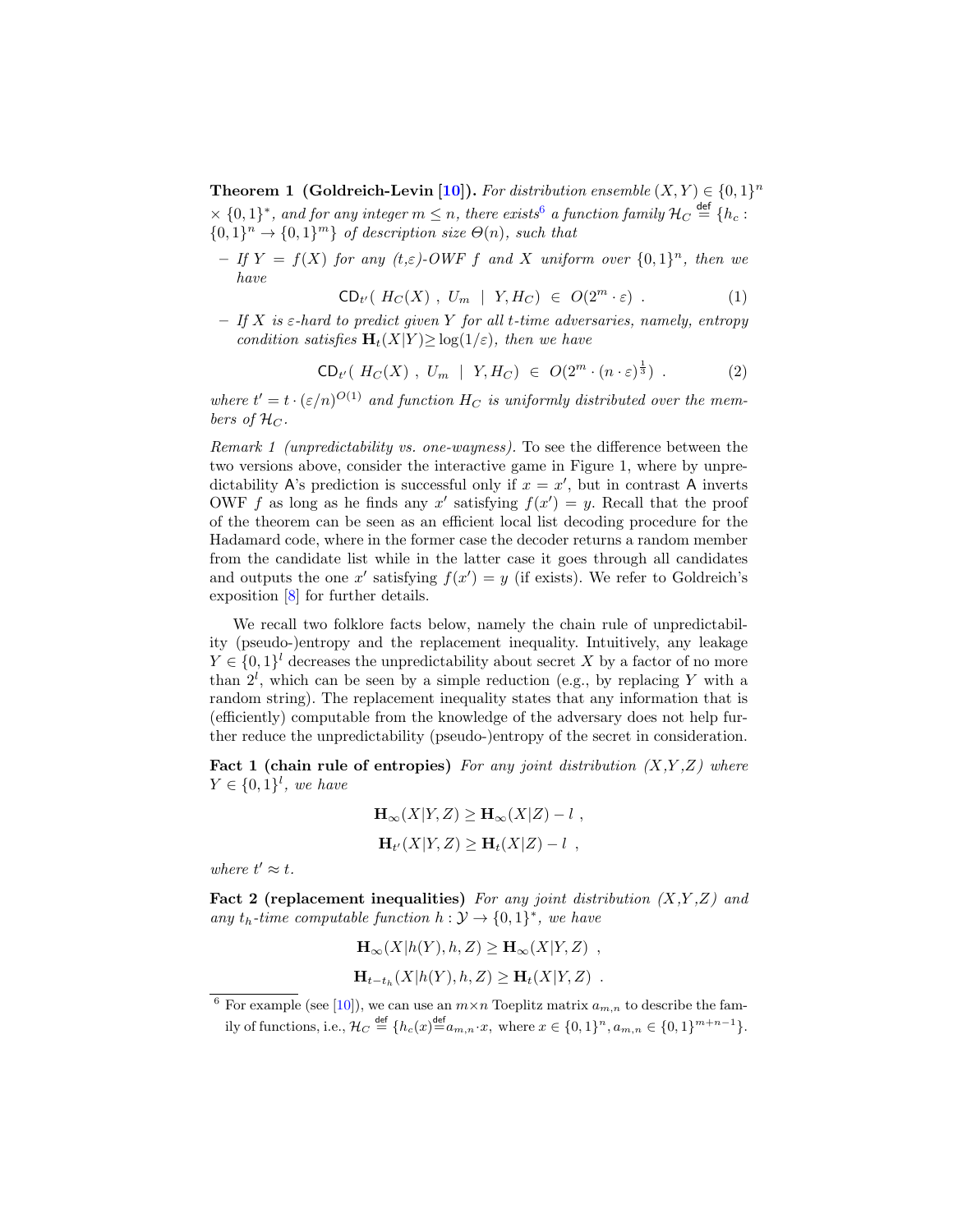#### 3.2 PRGs from OWFs with Known Regularity and Hardness

We state our motivating observation as the lemma below.

Lemma 3 (regular OWFs imply unpredictability pseudo-entropy). Let  $f: \mathcal{X} \to \mathcal{Y}$  be a  $2^k$ -regular  $(t, \varepsilon)$ -OWF. Then, we have

$$
\mathbf{H}_t(X \mid f(X)) \ge k + \log(1/\varepsilon) \quad , \tag{3}
$$

where  $X$  is uniform over  $\mathcal{X}$ .

*Proof.* The  $(t,\varepsilon)$ -one-wayness of f guarantees that for any deterministic adversary  $A$  of running time  $t$ 

$$
\Pr_{x \leftarrow \mathcal{X}, y := f(x)}[ \mathbf{A}(y) \in f^{-1}(y) ] \le \varepsilon
$$

which in turn implies (as conditioned on  $f(X) = y$ , X is uniform over  $f^{-1}(y)$  of size  $2^k$ :

$$
\Pr_{x \leftarrow \mathcal{X}, y := f(x)} [ \mathbf{A}(y) = x ] \le 2^{-k} \cdot \varepsilon
$$

which is essentially Equation (3) by taking a negative logarithm. Note that the above argument extends to probabilistic t-time A as well, by considering  $A(y; r)$ on every fixing of his random coin r.

THE CONSTRUCTION FOR KNOWN  $\alpha$  AND  $\varepsilon$ . As sketched in introduction, our first construction essentially extracts from the joint distribution  $(X, f(X))$  three times, namely, use universal hash function  $h_1$  to extract nearly (up to entropy loss)  $n - k$  bits from  $f(X)$ , and then apply  $h_2$  and  $h_c$  to extract k statistical random bits and another  $\Theta(\log(1/\varepsilon n))$  pseudo-random bits from X respectively. For convenience, we assume without loss of generality that the regularity is a power of two, i.e.,  $\alpha = 2^k$ .

Theorem 2 (preliminary construction based on known regularity and **hardness).** Let  $f : \{0,1\}^n \to \{0,1\}^n$  be a known  $2^k$ -regular length-preserving  $(t,\varepsilon)$ -OWF, let d, s be any integer functions satisfying  $9d + 6s = 2\log(1/\varepsilon n)$ , let  $\mathcal{H}_1 \stackrel{\text{def}}{=} \{h_1: \{0,1\}^n \to \{0,1\}^{n-k-d}\}, \ \mathcal{H}_2 \stackrel{\text{def}}{=} \{h_2: \{0,1\}^n \to \{0,1\}^k\} \ \text{be universal}$ hash function families, let  $\mathcal{H}_C \stackrel{\mathsf{def}}{=} \{h_c: \{0,1\}^n \to \{0,1\}^{d+s}\}$  be a Goldreich-Levin function family, and let g be

$$
g: \{0,1\}^n \times \mathcal{H}_1 \times \mathcal{H}_2 \times \mathcal{H}_C \rightarrow \{0,1\}^{(n-k-d)+k+(d+s)} \times \mathcal{H}_1 \times \mathcal{H}_2 \times \mathcal{H}_C
$$
  

$$
(x,h_1,h_2,h_c) \rightarrow (h_1(f(x)),h_2(x),h_c(x),h_1,h_2,h_c)
$$

where  $x \in \{0,1\}^n$ ,  $h_1 \in \mathcal{H}_2$ ,  $h_2 \in \mathcal{H}_2$ ,  $h_c \in \mathcal{H}_C$ . Then, g is a ( $t \cdot (\varepsilon/n)^{O(1)}$ ,  $O((2^{3s} \cdot \varepsilon \cdot n)^{\frac{1}{9}})$  )-secure PRG with stretch s.

We deal with the situation where  $n - k - d \leq 0$  by letting  $h_1$  output nothing. Another special case  $k = 0$  (i.e., f is a OWP) is handled by letting  $h_1$  and  $h_2$ output the identity and empty strings respectively.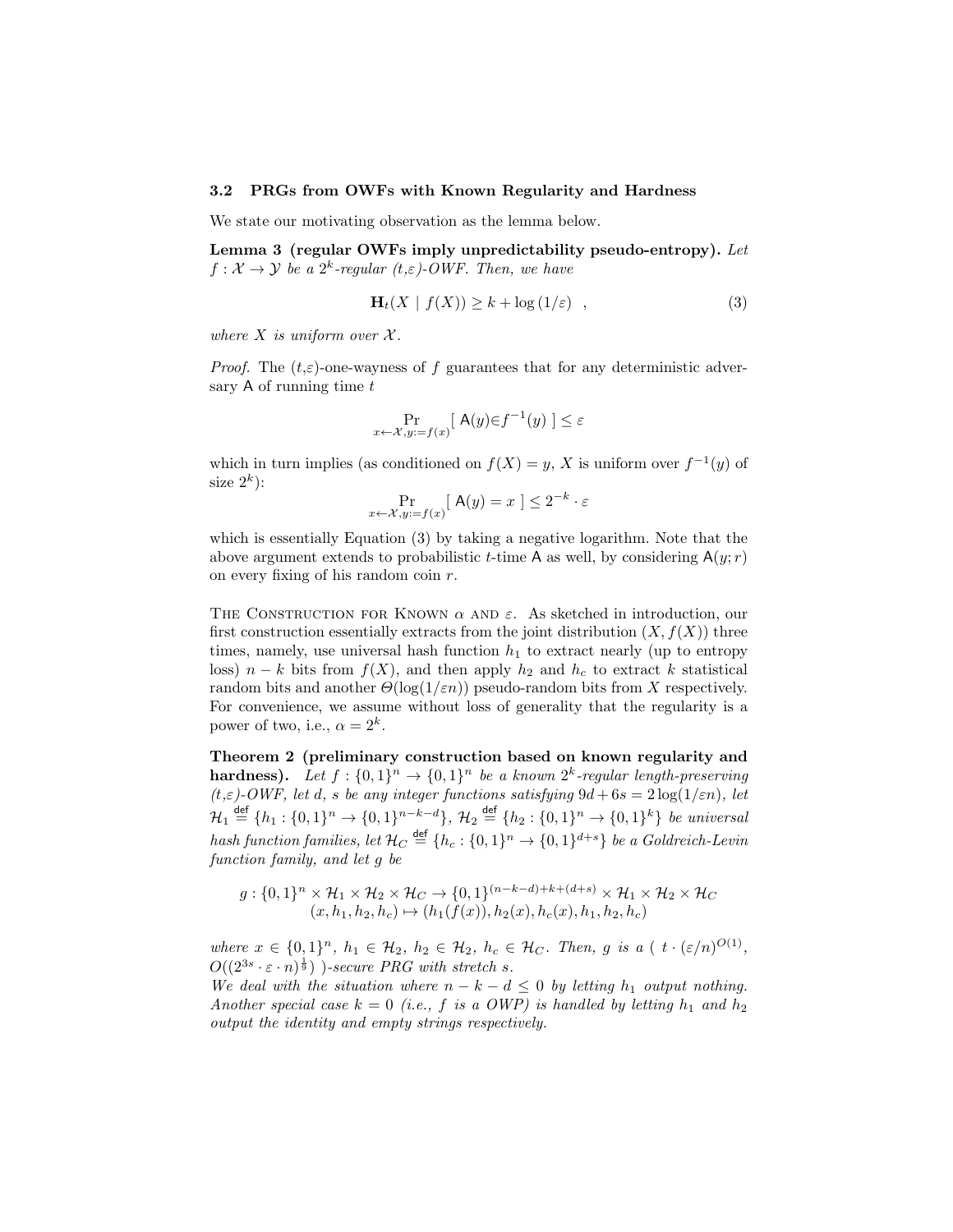Proof. The entropy conditions for the (pseudo)-randomness extractions are guaranteed by Lemma 4. We have by Equation  $(4)$ , Equation  $(5)$  and the leftover hash lemma that the first  $n - d$  bits extracted are statistically random, namely,

$$
\begin{aligned} \text{SD}(& (H_1(f(X)), H_2(X)), \ U_{n-d} \mid H_1, H_2) \\ &\leq \text{SD}(H_1(f(X)), \ U_{n-k-d} \mid H_1) + \text{SD}(H_2(X), \ U_k \mid H_1(f(X)), H_1, H_2) \\ &\leq 2 \cdot 2^{-\frac{d}{2}} = 2 \cdot 2^{\frac{d}{3} + \frac{1}{9} \log(\varepsilon n)} = O((2^{3s} \cdot \varepsilon \cdot n)^{\frac{1}{9}}) \end{aligned}
$$

Next, as stated in Equation (6), conditioned on the prefix of  $n - d$  random bits (and the seeds used), X remains  $(t - n^{O(1)}, \varepsilon)$ -hard to predict, and thus by Goldreich-Levin (Theorem 1)

$$
\begin{aligned} &\mathsf{CD}_{t'} \ (\ H_C(X) \ , \ U_{d+s} \ \ | \ \ H_1(f(X)), H_2(X), H_1, H_2, H_C) = O(2^{d+s} \cdot (n \cdot \varepsilon)^{\frac{1}{3}}) \\ &= \ O(2^{-\frac{d}{2}}) = O((2^{3s} \cdot \varepsilon \cdot n)^{\frac{1}{9}}) \end{aligned}
$$

holds for  $t' = t \cdot (\varepsilon/n)^{O(1)}$ . The conclusion follows by a triangle inequality.

**Lemma 4 (entropy conditions).** Let  $f$ ,  $H_1$ ,  $H_2$  be defined as in Theorem 2, we have

$$
\mathbf{H}_{\infty}(f(X)) = n - k \quad , \tag{4}
$$

$$
\mathbf{H}_{\infty}(X \mid h_1(f(X)), h_1) \ge \mathbf{H}_{\infty}(X) - (n - k - d) = k + d \tag{5}
$$

 $H_{t-n^{O(1)}}(X \mid h_1(f(X)), h_2(X), h_1, h_2) \geq H_t(X \mid f(X), h_2(X), h_2) \geq \log(1/\varepsilon)$ (6)

hold for every  $h_1 \in \mathcal{H}_1$ ,  $h_2 \in \mathcal{H}_2$ , and X uniform over  $\{0,1\}^n$ .

*Proof.* Equation (4) follows from the regularity of f, i.e., every  $y = f(x)$  has  $2^k$  preimages, and thus  $f(X)$  is uniformly distributed over a set of size  $2^{n-k}$ . Equation  $(5)$  is due to the chain rule of min-entropy (see Fact 1). The first inequality of Equation (6) is the replacement inequality (see Fact 2), and the second one is obtained by applying the chain rule of unpredictability entropy to Equation (3), i.e.,  $\mathbf{H}_t(X \mid f(X), h_2(X), h_2) \geq \mathbf{H}_t(X \mid f(X)) - k = \log(1/\varepsilon)$ .

Therefore, we already complete the proof for the PRG with linear seed length by doing a single call to any  $2^k$ -regular  $\varepsilon$ -hard OWF provided that  $\varepsilon$  and  $k$  are known. We provide an alternative (and simpler) proof to that given by Goldreich [\[7\]](#page-17-8) for essentially the same construction via unpredictability pseudo-entropy.

ON TIGHTENING SECURITY BOUNDS. Concretely, if the underlying OWF is  $n^{-\log n}$ - (resp.,  $2^{-\frac{n}{3}}$ -) hard, then the outputs of the resulting PRG will be nearly  $n^{-\frac{\log n}{9}}$ - (resp.,  $2^{-\frac{n}{27}}$ -) close to uniform (with respect to reasonably weakened adversaries than counterparts of the OWF). The main lossy step in the reduction is that we considered function  $f'(x, h_2) \stackrel{\text{def}}{=} (f(x), h_2(x), h_2)$ , where by Equation (6) X is  $(\varepsilon, t)$ -hard to predict given  $f'(X)$  and thus we directly applied Equation (2) to get the inferior bounds. However, a closer look at  $f'$  suggests that it is almost 1-to-1, which implies that  $f'$  is a OWF (stated as in Lemma 5), which allows us to use the tight version of Goldreich-Levin Theorem (see Equation (1)). This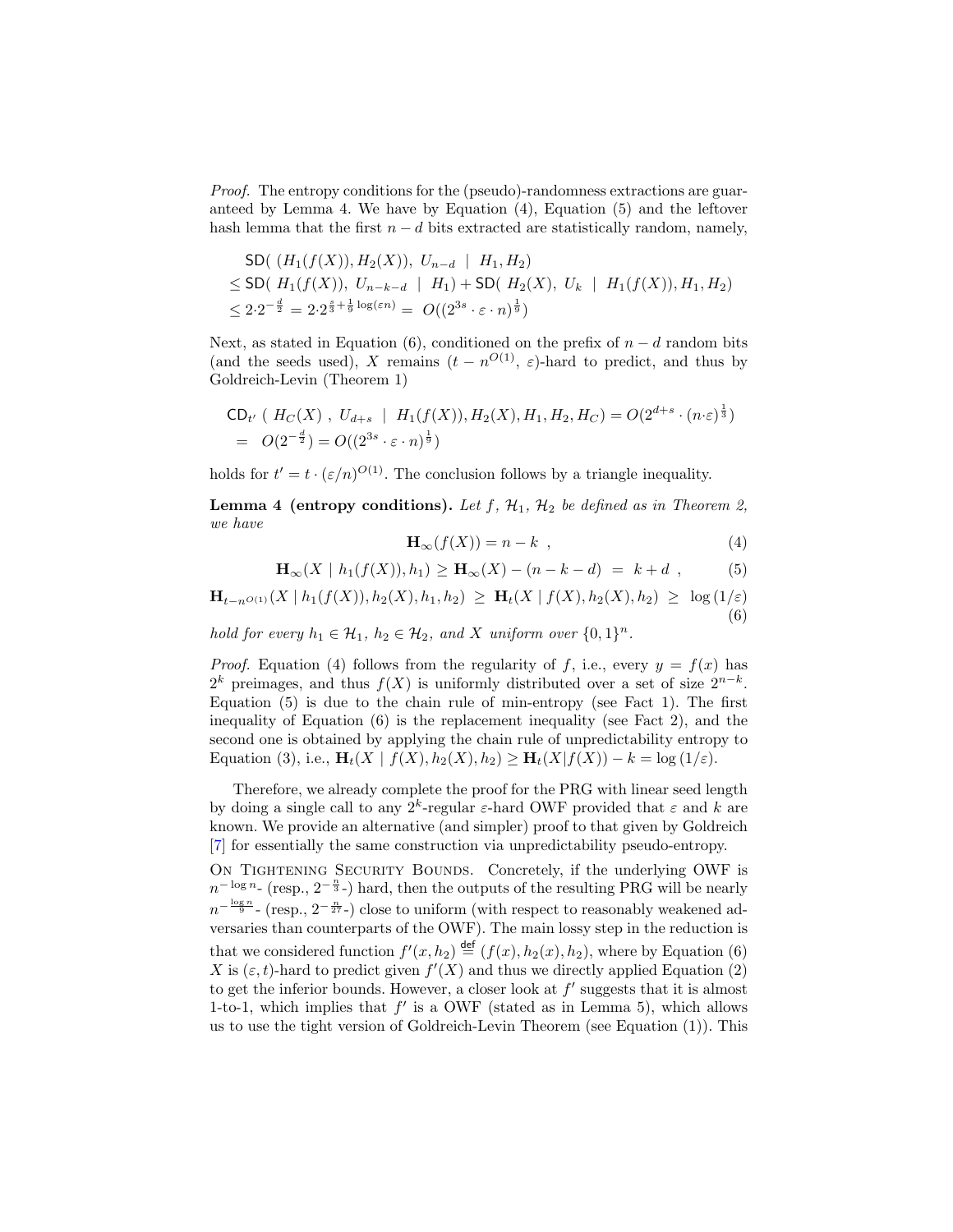is actually the approach taken by  $[7]$ , where however  $f'$  was only shown to be roughly  $\varepsilon^{1/5}$ -hard (by checking the proof of [\[7,](#page-17-8) Prop 3.5.9]). We give a refined roughly  $\varepsilon$  / - hard (by checking the proof of [*i*, r iop 3.9.9]). We give a refined<br>analysis below to get the tighter  $\sqrt{\varepsilon}$ -hardness of f', and this eventually leads to the improved construction as in Theorem 3.

Lemma 5 (unpredictability and almost 1-to-1 imply one-wayness). Let f and  $\mathcal{H}_2$  be as defined in Theorem 2, then function  $f'(x,h_2) \stackrel{\text{def}}{=} (f(x),h_2(x),h_2)$  $j$  and  $\pi_2$  ve as aefined in Theor<br>is a (t,3√ $\varepsilon$ )- one-way function.

*Proof.* Suppose for contradiction there exists A of running time  $t$  such that

$$
\Pr\left[\mathsf{A}(f'(X,H_2))\in f'^{-1}(f'(X,H_2))\right] > 3\sqrt{\varepsilon}
$$

Recall that  $f(X)$  has min-entropy  $n - k$  and conditioned on any  $y = f(X) X$ has min-entropy  $k$ , and thus by the condensing property of universal hashing (see Lemma 2, setting  $Z = f(X)$  and  $H = H_2$ )  $\mathbf{H}_2(H_2(X)|H_2, f(X)) \geq k -$ 1, which implies that  $\mathsf{CP}(f(X), H_2(X) \mid H_2) \leq 2^{-(n-k)} \cdot 2^{-(k-1)} = 2^{-(n-1)}$ . 1, which implies that  $C_r(f(X), H_2(X) | H_2) \leq 2 \leq 2 \leq 2$ <br>It follows from Lemma 6 (setting  $a = 2^{-n}/\sqrt{\epsilon}$ ,  $X_1 = (f(X), H_2(X))$ ,  $Z_1 =$  $H_2$ ) that  $f'(X, H_2)$  hits set S (defined below) with negligible probability, i.e.,  $Pr[f'(X, H_2) \in S] \leq 2\sqrt{\varepsilon}$  where

$$
S \stackrel{\text{def}}{=} \{ (y, w, h_2) : \Pr[(f(X), h_2(X)) = (y, w) \mid H_2 = h_2] \ge 2^{-n} / \sqrt{\varepsilon} \}
$$
  
= 
$$
\{ (y, w, h_2) : |f'^{-1}(y, w, h_2)| \ge 1 / \sqrt{\varepsilon} \}.
$$

Then, let  $\mathcal E$  be the event that A inverts  $f'$  on any image whose preimage size is bounded by  $1/\sqrt{\varepsilon}$ , i.e.,  $\mathcal{E} \stackrel{\text{def}}{=} A(f'(X, H_2)) \in f'^{-1}(f'(X, H_2)) \ \wedge \ f'(X, H_2) \notin \mathcal{S}$ 

$$
\Pr\left[\mathsf{A}(f'(X,H_2))=X\right] \ge \Pr\left[\mathcal{E}\right] \cdot \Pr\left[\mathsf{A}(f'(X,H_2))=X \mid \mathcal{E}\right] \\
> \left(3\sqrt{\varepsilon} - 2\sqrt{\varepsilon}\right) \cdot \left(\frac{1}{1/\sqrt{\varepsilon}}\right) = \varepsilon,
$$

where the probability of hard-to-invertness is related to unpredictability by the maximal preimage size. The conclusion follows by reaching a contradiction to the  $(t,\varepsilon)$ -unpredictability of X given  $f'(X,H_2)$  (as stated in Equation (6)).

Lemma 6 (H<sub>2</sub> implies  $H_{\infty}$  with small slackness). Let  $(X_1, Z_1)$  be a random variable, for  $a > 0$  define  $S_a \stackrel{\text{def}}{=} \{(x, z) : Pr[X_1 = x | Z_1 = z] \ge a\}$ , it holds that  $Pr[(X_1, Z_1) \in S_a] \leq CP(X_1|Z_1)/a$ .

Proof. The proof is a typical Markov type argument.

$$
CP(X_1|Z_1) = \mathbb{E}_{z \leftarrow Z_1} \left[ \sum_x \Pr[X_1 = x | Z_1 = z]^2 \right]
$$
  
= 
$$
\sum_{(x,z)} \Pr[(X_1, Z_1) = (x, z)] \cdot \Pr[X_1 = x | Z_1 = z]
$$
  

$$
\geq \sum_{(x,z) \in S_a} \Pr[(X_1, Z_1) = (x, z)] \cdot \Pr[X_1 = x | Z_1 = z]
$$
  

$$
\geq a \cdot \Pr[(X_1, Z_1) \in S_a].
$$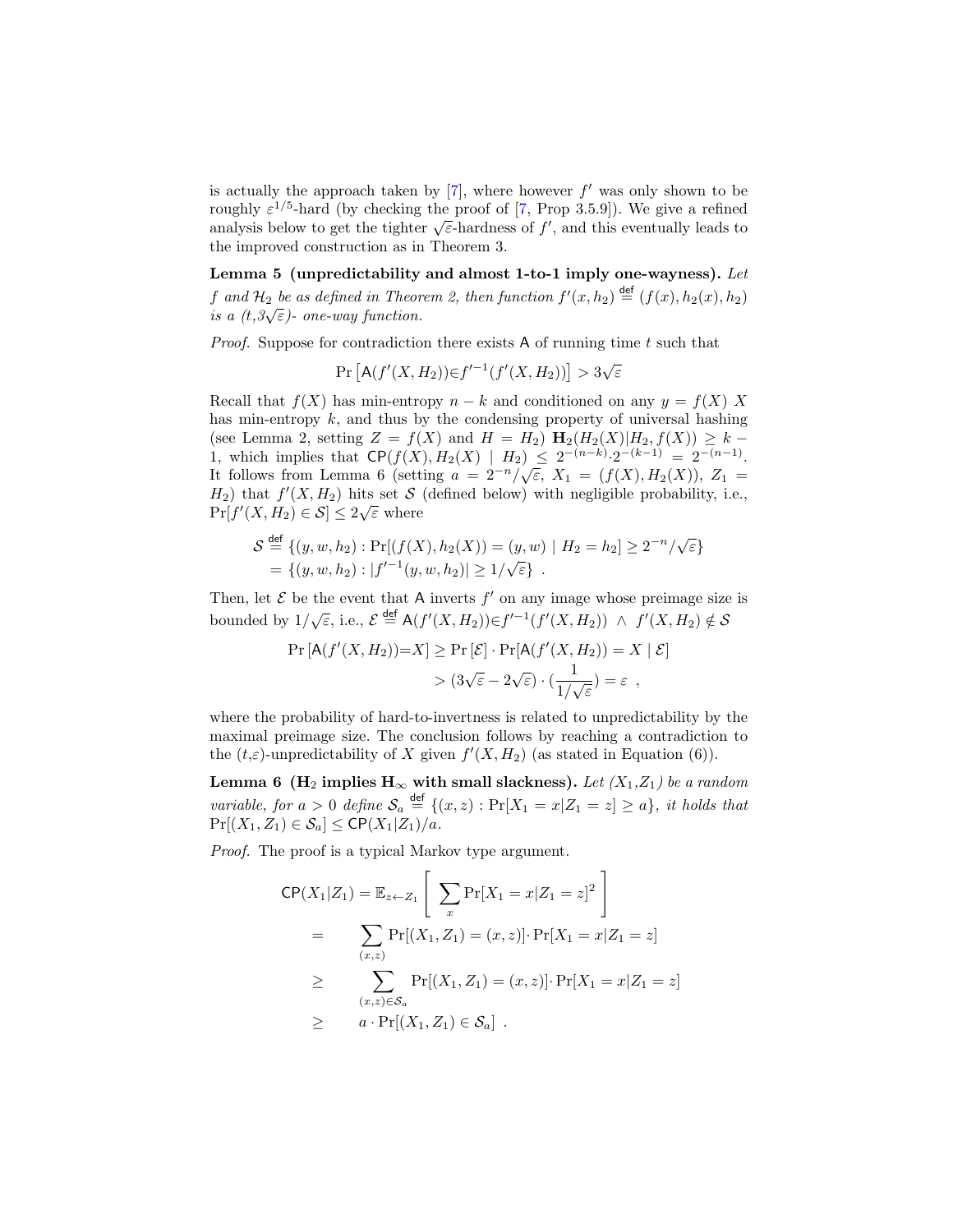Theorem 3 (improved construction based on known regularity and **hardness).** For the same f, g,  $\mathcal{H}_1$ ,  $\mathcal{H}_2$ ,  $\mathcal{H}_C$  as assumed in Theorem 2 except that d and s satisfy  $3d + 2s = \log(1/\varepsilon)$ , we have that g is a (  $t \cdot (\varepsilon/n)^{O(1)}$ ,  $O((2^{2s} \cdot \varepsilon)^{1/6})$ -secure PRG with stretch s.

*Proof sketch.* The proof is similar to Theorem 2. The first  $n - d$  bits extracted are  $2^{-d/2}$ -statistically random, conditioned on which the next  $d + s$  bits Fracted are 2  $\rightarrow$  -statistically random, conditioned on which the heat  $a + s$  bits<br>are  $O(2^{d+s}\sqrt{\varepsilon})$ -computationally random. It follows that the bound is  $2^{-d/2} +$ <br> $O(2^{d+s}\sqrt{\varepsilon}) = O(2^{-d/2}) = O((2^{2s} \cdot \varepsilon)^{1/6})$ .

Remark 2 (a comparison with  $[7]$ ). We provide an alternative (and much simplified) proof to the counterpart in [\[7\]](#page-17-8). Both approaches start by considering function  $f'(x, h_2) = (f(x), h_2(x), h_2)$  and observing that distribution  $f'(X, H_2)$  is nearly of full entropy (i.e. the amount of random bits used to sample  $f'(X, H_2)$ ). The analysis of [\[7\]](#page-17-8) then gets somewhat involved to show that  $f'$  is a  $(t, O(\varepsilon^{1/5}))$ -OWF, and we simply apply the chain rule to get that the unpredictability pseudo-entropy about X given  $f'(X, H)$  is at least  $log(1/\varepsilon)$  (see Lemma 4). Therefore, by Goldreich-Levin one can extract more bits from X to make a PRG. Combined with another idea that  $f'$  is nearly 1-to-1 and thus unpredictability implies one-wayness, our proof also implies a tighter version of  $[7]$ , namely,  $f'$  is miplies one-way is<br>a  $(t, 3\sqrt{\varepsilon})$ -OWF.

Remark 3 (next-bit vs. unpredictability pseudo-entropy). We mention that our observation that "X given  $f(X)$  has unpredictability pseudo-entropy  $k + \log(1/\varepsilon)$ " is incomparable with the counterpart<sup>[7](#page-12-0)</sup> in [\[23\]](#page-18-0) that " $(f(X),X)$  has next-bit pseudoentropy  $n + \Omega(\log n)$ ". First, the proof of [\[23\]](#page-18-0) is fundamentally different via the uniform version of Min-Max Theorem which is technically involved and useful in much broader contexts [\[24\]](#page-18-4). Secondly, there are no known reductions in relating unpredictability pseudo-entropy to next-bit pseudo-entropy from either directions, and in the former case one needs special extractors (that support reconstruction) while for the latter one needs to concatenate many copies of next-bit entropy sources and to extract many times (see [\[23,](#page-18-0) Figure 1]).

Three Extractions are Necessary. We argue that three extractions (using  $h_1$ ,  $h_2$  and  $h_c$ ) seem necessary. One might think that the first two extractions (using  $h_1$  and  $h_2$ ) can be merged using a single universal hash function (that applies to the source  $(X, f(X))$  and outputs  $n-d$  bits). However, by doing so we cannot ensure the entropy condition (see Equation (6)) for the third extraction (using  $h_c$ ). From another perspective, the merge would remove the dependency on the regularity and thus result in a generic construction that does a single call to any unknown regular OWFs, which is a contradiction to [\[16\]](#page-17-3). Furthermore, it seems necessary to extract from X at least twice, namely, using  $h_2$  and  $h_c$  to get statistically and computationally random bits respectively.

<span id="page-12-0"></span> $<sup>7</sup>$  In fact, this was first observed in [\[13\]](#page-17-2) via the application of a special universal hash</sup> function of description length  $O(n^2)$ , and the work of [\[23\]](#page-18-0) shows that the use of the hash function is not necessary.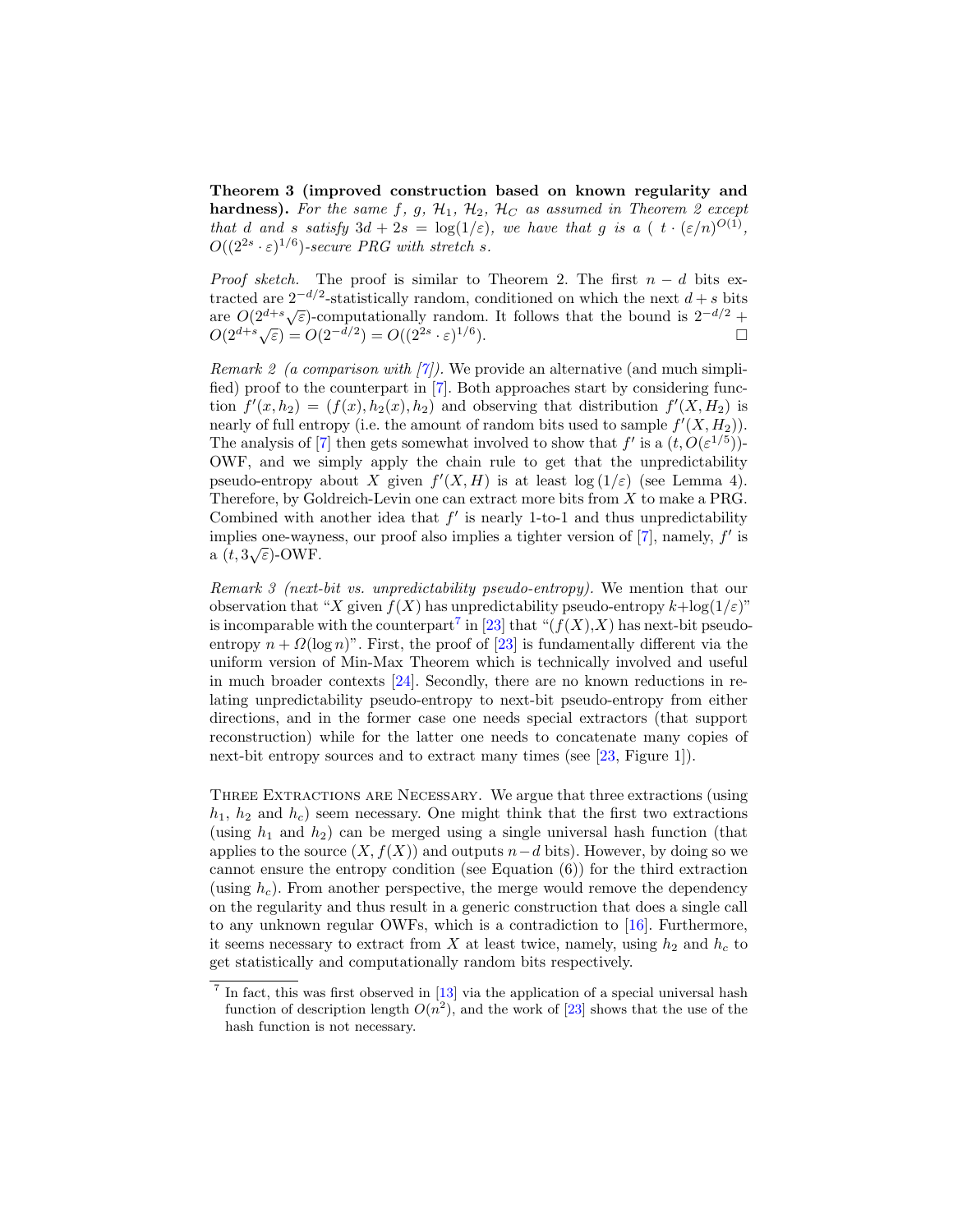### 3.3 PRGs from Any Known Regular OWFs: Removing the Dependency on ε

The parameterization of the aforementioned construction depends on  $\varepsilon$ , but sometimes  $\varepsilon$  is unknown or not polynomial-time computable. It is thus more desirable to have a construction based on any known-regular OWF regardless of parameter  $\varepsilon$  (as long as it is negligible). We observe that by setting entropy loss to zero (in which case hash functions are condensers) and letting G-L functions extract  $O(\log n)$  bits the resulting generator is a generic (i.e. without relying on  $\varepsilon$ ) pseudo-entropy generator (PEG) with a (collision) entropy stretch of  $O(\log n)$ bits. Note however the output of the PEG is not indistinguishable from uniform but from some high collision entropy sources (with small constant entropy deficiency), which implies a PRG by running  $q \in \omega(1)$  copies of the PEG and doing a single extraction from the concatenated outputs.

**Definition 6** (pseudo-entropy generators). Function  $g: \{0,1\}^n \rightarrow \{0,1\}^{l+e}$  $(l > n)$  is a  $(t, \varepsilon)$  H<sub>2</sub>-pseudo-entropy generator (PEG) if g is polynomial-time computable and there exists a random variable  $Y \in \{0,1\}^{l+e}$  with  $\mathbf{H}_2(Y) \geq l$ 

$$
\mathsf{CD}_{t}(g(U_n), Y) \leq \varepsilon.
$$

where  $(l - n)$  is the stretch of g, and e is the entropy deficiency. We say that g is an  $H_2$ -pseudo-entropy generator if  $1/\varepsilon$  and t are both super-polynomial.

Theorem 4 (PEGs from any known-regular OWFs). For the same  $f, g$ ,  $\mathcal{H}_1$ ,  $\mathcal{H}_2$ ,  $\mathcal{H}_C$  as assumed in Theorem 2 except that  $d = 0$  and  $s = 2 \log n + 2$ , we have that if f is a known-regular one-way function then g is a  $\mathbf{H}_2$ -pseudo-entropy generator with stretch 2 log n and entropy deficiency 2.

*Proof sketch.* It is not hard to see (using Lemma 2) that for  $d = 0$  we have

$$
2^{-\mathbf{H}_2(H_1(f(X)),H_2(X) + H_1,H_2)} = \mathbf{CP}(H_1(f(X)),H_2(X) + H_1,H_2)
$$
  
\n
$$
\leq \Pr_{x_1,x_2 \leftarrow U_n, h_1 \leftarrow H_1} [h_1(f(x_1)) = h_1(f(x_2))]
$$
  
\n
$$
\times \Pr_{x_1 \leftarrow X_1, x_2 \leftarrow X_2, h_2 \leftarrow H_2} [h_2(x_1) = h_2(x_2) | f(X_1) = f(X_2)]
$$
  
\n
$$
\leq 2^{-(n-k-1)} \cdot 2^{-(k-1)} = 2^{-(n-2)}.
$$

And we have by Lemma 5 and Goldreich-Levin the  $2 \log n + 2$  hardcore bits are pseudo-random given  $H_1(f(X))$  and  $H_2(X)$ , which completes the proof.  $\square$ 

Theorem 5 (PRGs from any known-regular OWFs). For any known  $k$ , there exists a generic construction of pseudo-random generator with seed length  $\tilde{O}(n)$  by making  $\tilde{O}(1)$  calls to any (length-preserving)  $2^k$ -regular one-way function.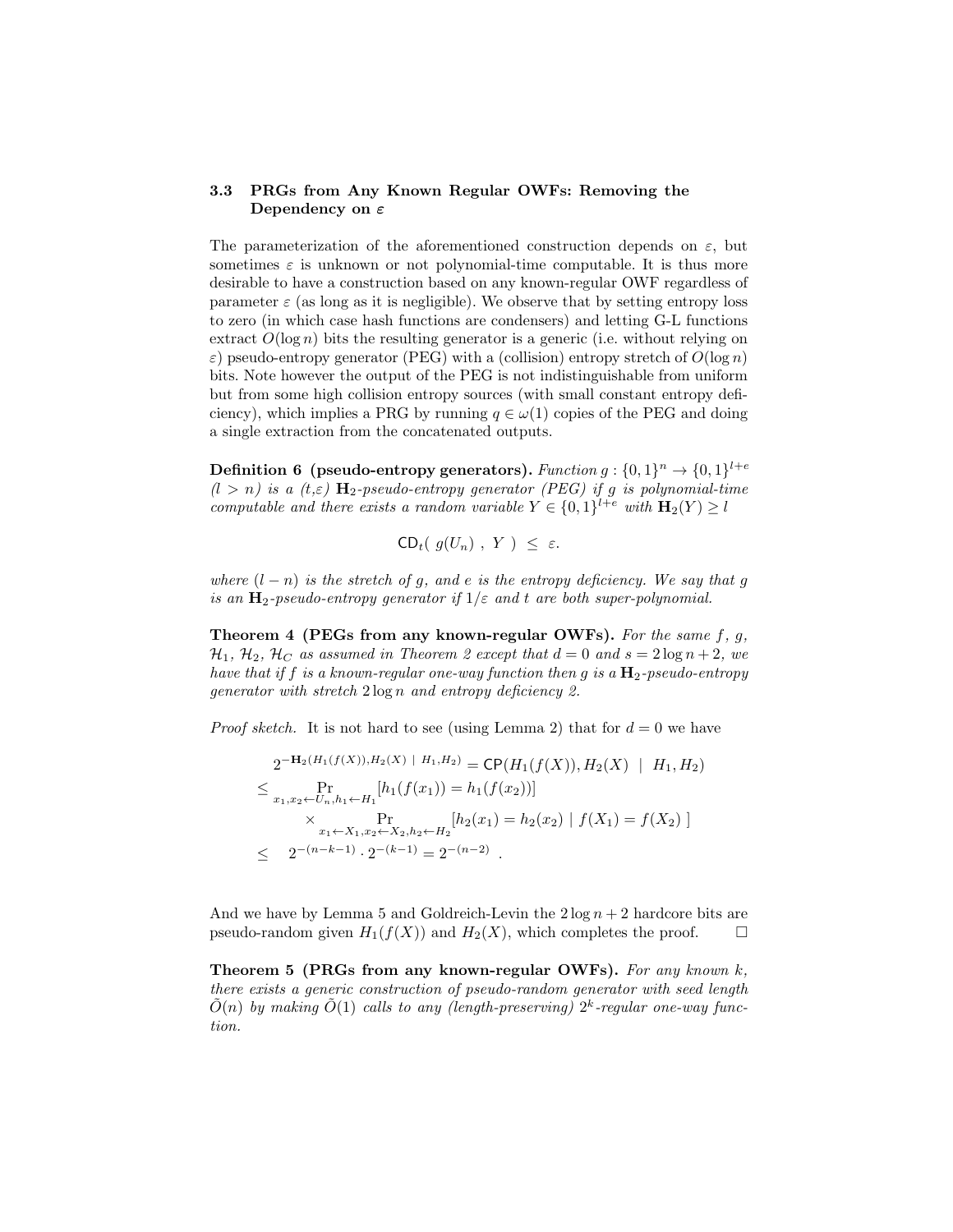*Proof sketch.* The idea is to run  $q \in \omega(1)$  independent copies of the PEGs as in Theorem 4 to get an entropy stretch of  $2q \log n$  followed by a single randomness extraction with entropy loss  $q \log n$ . This yields a PRG with stretch  $q \log n$ that is roughly  $O(q \cdot n^2 \sqrt{\epsilon} + n^{-q})$  computationally indistinguishable from uniform randomness, where  $n^{-q}$  is negligible for any  $q \in \omega(1)$ .

#### 3.4 PRGs from Any Unknown Regular OWFs

THE FIRST ATTEMPT: A PARALLEL CONSTRUCTION. A straightforward way to adapt the construction to unknown regular OWFs is to pay a factor of  $n/\log n$ . That is, it is not hard to see the construction for known regularity  $\alpha = 2^k$ remains secure even by using an approximated value  $\tilde{\alpha} = 2^{\tilde{k}}$  with accuracy  $|\tilde{k} - k| \leq \log n$ . This immediately implies a parallel construction by running  $n/\log n$  independent copies of our aforementioned construction, where each  $i^{th}$ copy assumes regularity  $2^{i \cdot \log n}$ . Therefore, at least one (unknown) copy will be a PRG and thus we simply XOR the outputs of all copies and produce it as the output. Unfortunately, similar to the HILL approach, the parallelism turns out an inherent barrier to linear seed length. We will avoid this route by giving a sequential construction.

STEP 1: CONVERT TO KNOWN REGULARITY. Now we present the construction from any (length-preserving) unknown-regular OWF. We first transform it into a hardness-preserving equivalent with known regularity  $2<sup>n</sup>$ , as stated in Lemma 7.

Lemma 7 (unknown to known regularity). For any length-preserving unknown regular  $(t,\varepsilon)$ -OWF  $f: \{0,1\}^n \to \{0,1\}^n$ , define

$$
\bar{f}: \mathcal{Y} \times \{0, 1\}^n \to \mathcal{Y}
$$
\n
$$
\bar{f}(y, r) \stackrel{\text{def}}{=} f(y \oplus r)
$$
\n
$$
(7)
$$

where  $\mathcal{Y}^{\text{def}}=f(\{0,1\}^n) \subseteq \{0,1\}^n$ , " $\oplus$ " denotes bit-wise XOR. Then,  $\overline{f}$  is a  $2^n$ regular  $(t - O(n), \varepsilon)$ -OWF.

*Proof.* On uniform  $(y,r)$  over  $\mathcal{Y} \times \{0,1\}^n$ ,  $y \oplus r$  is uniform over  $\{0,1\}^n$ . Thus, any algorithm inverts  $\bar{f}$  to produce  $(y, r)$  with probability  $\varepsilon$  implies another algorithm that inverts f with the same probability by outputting  $y \oplus r$ . Let us assume that f is  $\alpha$ -regular. Then, for any  $y_1 = \bar{f}(y,r) = f(y \oplus r)$  we have  $|f^{-1}(y_1)| = \alpha$ , and for any  $x \in f^{-1}(y_1)$  we have  $|\{(y,r) \in \mathcal{Y} \times \{0,1\}^n : y \oplus r = x\}| = |\mathcal{Y}| = 2^n/\alpha$ , which implies  $|\bar{f}^{-1}(y_1)\}| = \alpha \cdot (2^n/\alpha) = 2^n$ .

STEP 2: Z-SEEDED PRG. Similarly to the known regular case, we first assume  $\varepsilon$  is known and then eliminate the dependency. Intuitively, the output of  $\bar{f}$ hides *n* bits of min-entropy about its input (by the  $2<sup>n</sup>$ -regularity) plus another  $\log(1/\varepsilon)$  bits of pseudo-entropy (due to the one-wayness), and thus one can extract  $n+O(\log(1/\varepsilon))$  pseudorandom bits. This is formalized in Lemma 8, where we build a Z-seeded PRG  $\bar{g}$  that expands random elements over  $\mathcal{Y} \times \{0,1\}^n$  into pseudorandom ones over  $\mathcal{Y}\times\{0,1\}^{n+O(\log(1/\varepsilon))}$ . The proof of Lemma 8 is similar to that of Theorem 2, and we defer it to the appendix.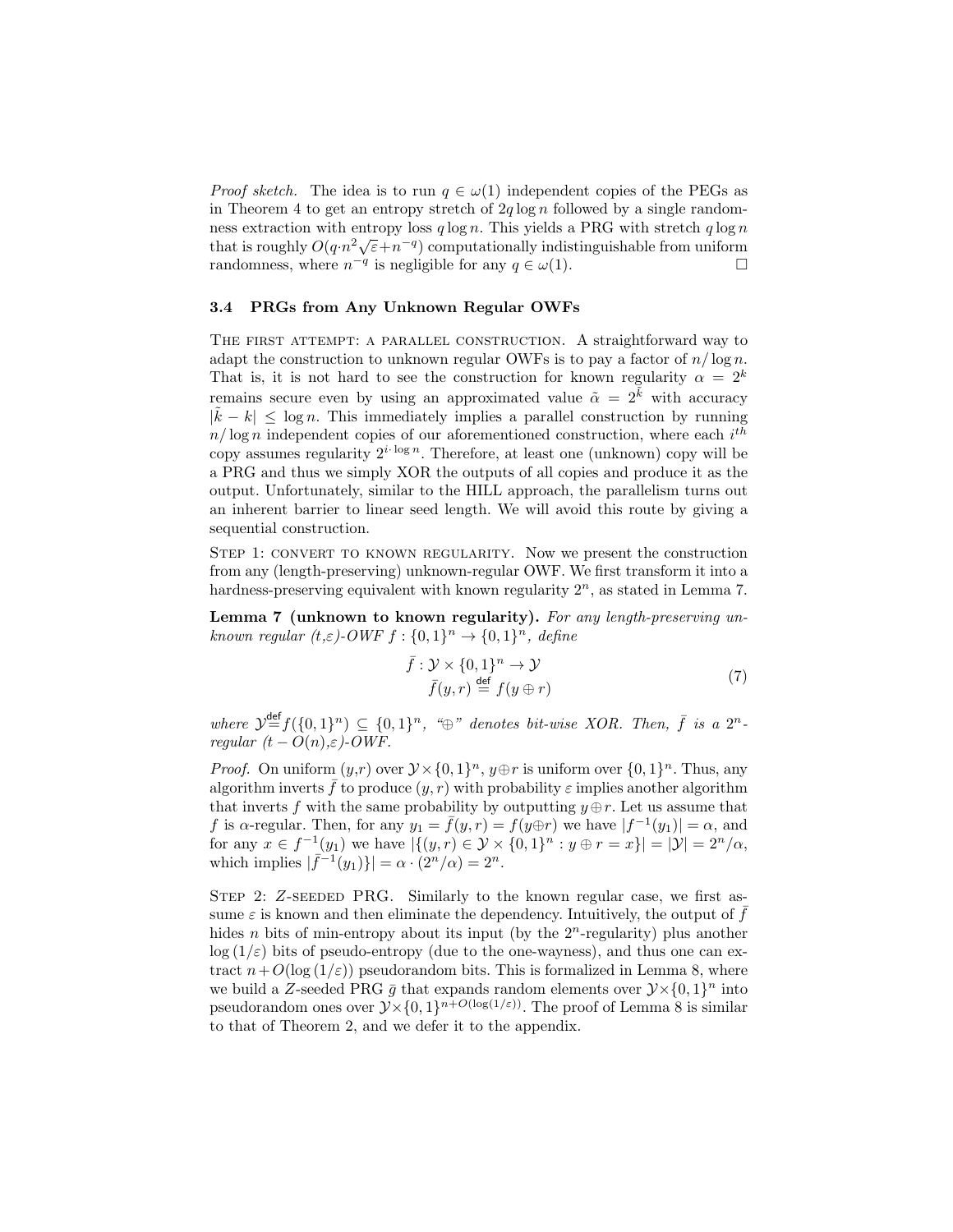**Definition 7** (Z-seeded PRG [\[23\]](#page-18-0)). A function  $g^z : \mathcal{Z} \to \mathcal{Z} \times \{0,1\}^s$  is a  $(t, \varepsilon)$ -secure Z-seeded PRG with stretch s if  $g^z$  is polynomial-time computable and  $CD_t$ ( $g^z(Z)$ ,  $(Z, U_s)$ )  $\leq \varepsilon$ .

**Lemma 8 (construct Z-seeded PRG).** Let f,  $\bar{f}$  be defined as in Lemma 7, for any integers d, s satisfying  $7d + 6s = 2\log(1/\varepsilon n)$ , let  $\mathcal{H} \stackrel{\text{def}}{=} \{h : \{0,1\}^{2n} \to$  $\{0,1\}^{n-d}\}$  be a universal hash function family, let  $\mathcal{H}_C \stackrel{\text{def}}{=} \{h_c : \{0,1\}^{2n} \to \}$  ${0,1}^{d+s}$  be a G-L function family, define  $\bar{g}$  as

$$
\bar{g}: \mathcal{Y} \times \{0,1\}^n \times \mathcal{H} \times \mathcal{H}_C \to \mathcal{Y} \times \{0,1\}^{n+s} \times \mathcal{H} \times \mathcal{H}_C
$$
\n
$$
\bar{g}(y,r,h,h_c) \stackrel{\text{def}}{=} (\bar{f}(y,r), (h(y,r), h_c(y,r)), h, h_c)
$$
\n(8)

Then, we have that  $\bar{g}$  is a  $(t \cdot (\varepsilon/n)^{O(1)}, O((2^{3s} \cdot \varepsilon \cdot n)^{\frac{1}{7}}))$ -secure Z-seeded PRG for  $Z = (Y, R, H, H_C)$ , where  $(Y, R)$  is identically distributed to  $(f(U_n^1), U_n^2)$ , and H,  $H_C$  are uniform over  $H$ ,  $H_C$  respectively.

STEP 3: SEQUENTIAL COMPOSITION. Notice, however,  $\bar{g}$  is NOT a standard PRG with positive stretch as the only black-box way to sample distribution Y is to compute  $f(U_n)$ , which costs n random bits (despite that  $\mathbf{H}_{\infty}(Y)$  might be far less than  $n$ ). Quite naturally and thanks to the sequential composition, the construction simply iterates  $\bar{g}$ , reuses the random seeds (in each iteration), and outputs  $s = O(\log(1/\varepsilon))$  bits per iteration.

**Lemma 9** (sequential composition [\[23,](#page-18-0)[3\]](#page-17-4)). Let  $g^z : \mathcal{Z} \to \mathcal{Z} \times \{0,1\}^s$  be a (t, $\varepsilon$ )-secure Z-seeded PRG, for  $1 \leq i \leq \ell$  iteratively compute  $(z_i, w_i) := g^z(z_{i-1}),$ and define  $g^{z,\ell}(z_0) \stackrel{\text{def}}{=} (z_\ell, w_1, \ldots, w_\ell)$ . Then, we have that  $g^{z,\ell}$  is a  $(t-\ell \cdot n^{O(1)},$  $\ell \cdot \varepsilon$ )-secure Z-seeded PRG with stretch  $\ell \cdot s$ .

Proof. The proof is seen by a hybrid argument.

Theorem 6 (PRGs from any unknown-regular OWFs with known hardness). Let function  $f: \{0,1\}^n \rightarrow \{0,1\}^n$  be any (possibly unknown) regular length-preserving  $(t,\varepsilon)$ -OWF, define  $f,\bar{g}$ ,  $H$ ,  $H_C$ , s as in Lemma 8, and define

$$
g: \{0,1\}^n \times \{0,1\}^n \times \mathcal{H} \times \mathcal{H}_C \to (\{0,1\}^s)^{\ell} \times \{0,1\}^n \times \mathcal{H} \times \mathcal{H}_C
$$
  

$$
g(x,r_0,h,h_c) \stackrel{\text{def}}{=} (w_1,w_2,\ldots,w_{\ell},r_{\ell},h,h_c)
$$

where g computes  $y = f(x)$ , and sequentially composes (as in Lemma 9) the Zseeded PRG  $\bar{g}$  (on input  $z_0 = (y, r_0, h, h_c)$ )  $\ell$  times to produce output  $w_1, w_2, \ldots$ ,  $w_{\ell}, r_{\ell}, h, h_c$ . Then, for any  $s \leq \log(1/\varepsilon n)/3$ , we have that function g is a (t.  $(\varepsilon/n)^{O(1)} - \ell \cdot n^{O(1)}$ ,  $O(\ell \cdot (2^{3s} \cdot \varepsilon \cdot n)^{\frac{1}{7}})$ )-secure PRG with stretch  $\ell \cdot s - n$ .

Proof. We can almost complete the proof by Lemma 8 and Lemma 9 except that the stretch of g (as a standard PRG) is  $\ell \cdot s - n$  instead of  $\ell \cdot s$ . This is because we need to take into account that  $n$  bits are used to sample  $y$  at initialization.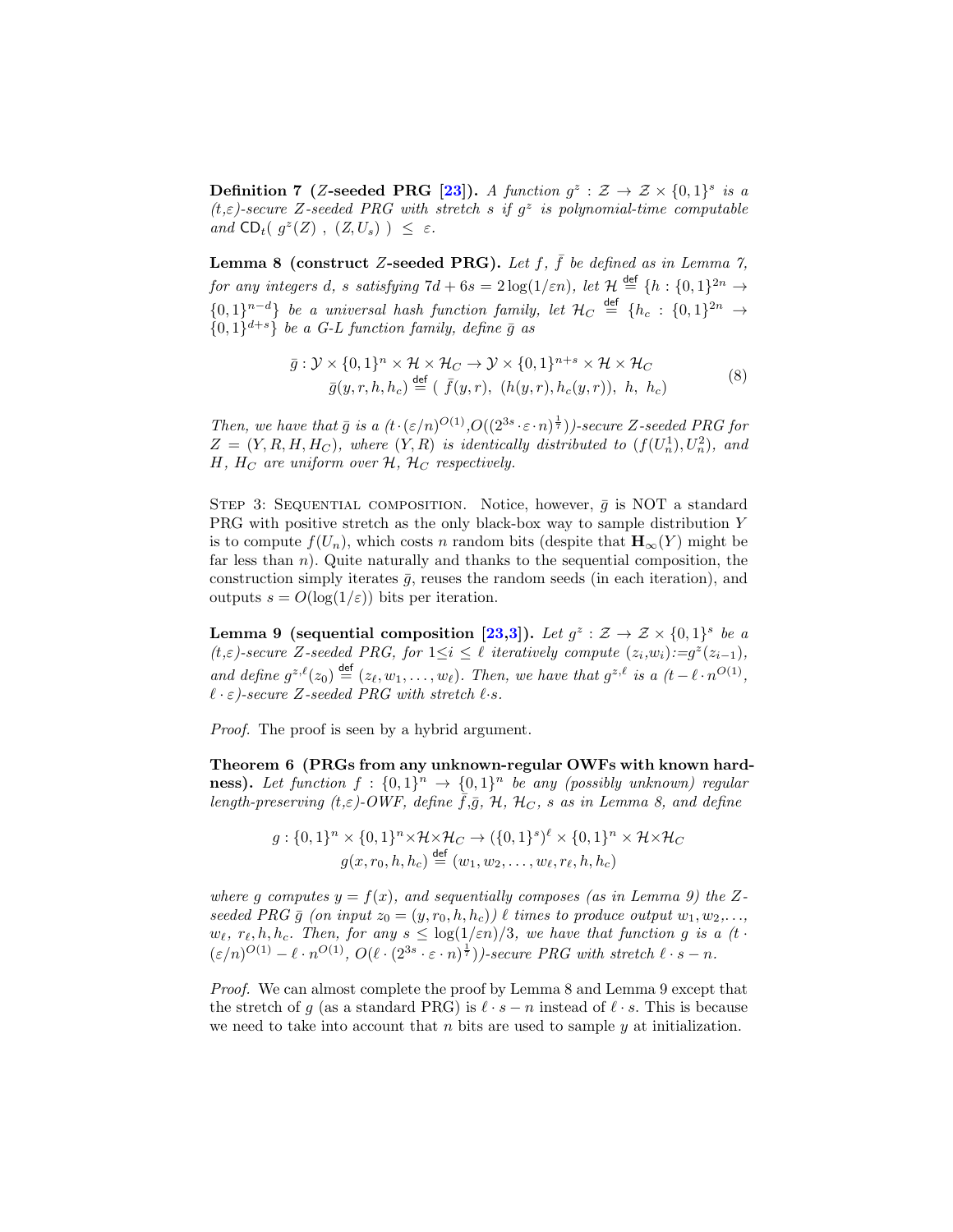CONCRETE PARAMETERS. Therefore, for any unknown-regular OWF with known hardness, we obtain a PRG with linear seed length, and by letting  $s \in \Theta(\log(\frac{1}{\varepsilon n}))$ the number of calls  $\ell \in \Theta(n/s) = \Theta(n/\log(1/\varepsilon n))$  matches the lower bound of [\[16\]](#page-17-3). This extends to the general case (where the hardness parameter is unknown) by repetition.

Theorem 7 (PRGs from any unknown-regular OWFs). There exists a generic construction of pseudo-random generator with seed length  $O(n)$  by making  $O(n/\log n)$  calls to any unknown-regular one-way function.

*Proof sketch.* For any unknown-regular OWF  $f$ , define  $\bar{g}$  as in Lemma 8 except setting  $d = 0$  and  $s = 2 \log n + 1$ . It is not hard to see that the resulting  $\bar{g}$ is a  $\mathbf{H}_2$ -pseudo-entropy generator with stretch  $2 \log n$  and entropy deficiency 1 (proof similar to that in Theorem 4). We then use the repetition trick (similar to Theorem 5), namely, for any  $q \in \omega(1)$  run q independent copies of  $\bar{q}$  and do a single extraction on the concatenated output with entropy loss set to  $q \log n$ . This gives us a Z'-seeded PRG  $\bar{g}'$  for  $Z' = (Y, U_n, H, H_c)^q$  with stretch  $q \cdot \log n$ . Again, sequential composing  $\bar{g}'$  for  $\ell' = \lfloor (qn+1)/q \log n \rfloor \in O(n/\log n)$  iterations yields a standard PRG

$$
g': \{0,1\}^{2qn} \times \mathcal{H}^q \times \mathcal{H}_C^q \rightarrow \{0,1\}^{2qn+s'} \times \mathcal{H}^q \times \mathcal{H}_C^q
$$

where the stretch  $s' = (q \cdot \log n) \cdot \ell' - q \cdot n \ge 1$ . This completes the proof.

Acknowledgements: We thank Guang Yang, Colin Jia Zheng and Yunlei Zhao for useful comments. We are also grateful to Thomas Holenstein for clarifying his lower bound results [\[16\]](#page-17-3) at the very early stage of this work. We thank the anonymous reviewers of ASIACRYPT 2013 for very helpful comments and suggestions that significantly improve the presentations of the PRG constructions. Finally, Yu Yu thanks Leonid Reyzin for interesting discussions about "saving private randomness [\[5\]](#page-17-18)" at the Warsaw workshop [\[1\]](#page-16-1), and thank Stefan Dziembowski for making the meeting possible. This research work was supported by the National Basic Research Program of China Grant 2011CBA00300, 2011CBA00301, the National Natural Science Foundation of China Grant 61033001, 61172085, 61061130540, 61073174, 61103221, 61070249, 60703031, 11061130539, 61021004 and 61133014. This work was also supported by the National Science Foundation of China under Grant Nos. 61272413 and 61133014, the Fok Ying Tung Education Foundation under Grant No. 131066, and the Program for New Century Excellent Talents in University under Grant No. NCET-12-0680.

### References

- <span id="page-16-1"></span>1. Workshop on leakage, tampering and viruses, June 2013. [http://www.crypto.](http://www.crypto.edu.pl/events/workshop2013) [edu.pl/events/workshop2013](http://www.crypto.edu.pl/events/workshop2013).
- <span id="page-16-0"></span>2. Boaz Barak, Ronen Shaltiel, and Avi Wigderson. Computational analogues of entropy. In Proceedings of the 7th International Workshop on Randomization and Approximation Techniques in Computer Science (RANDOM 2003), pages 200–215, 2003.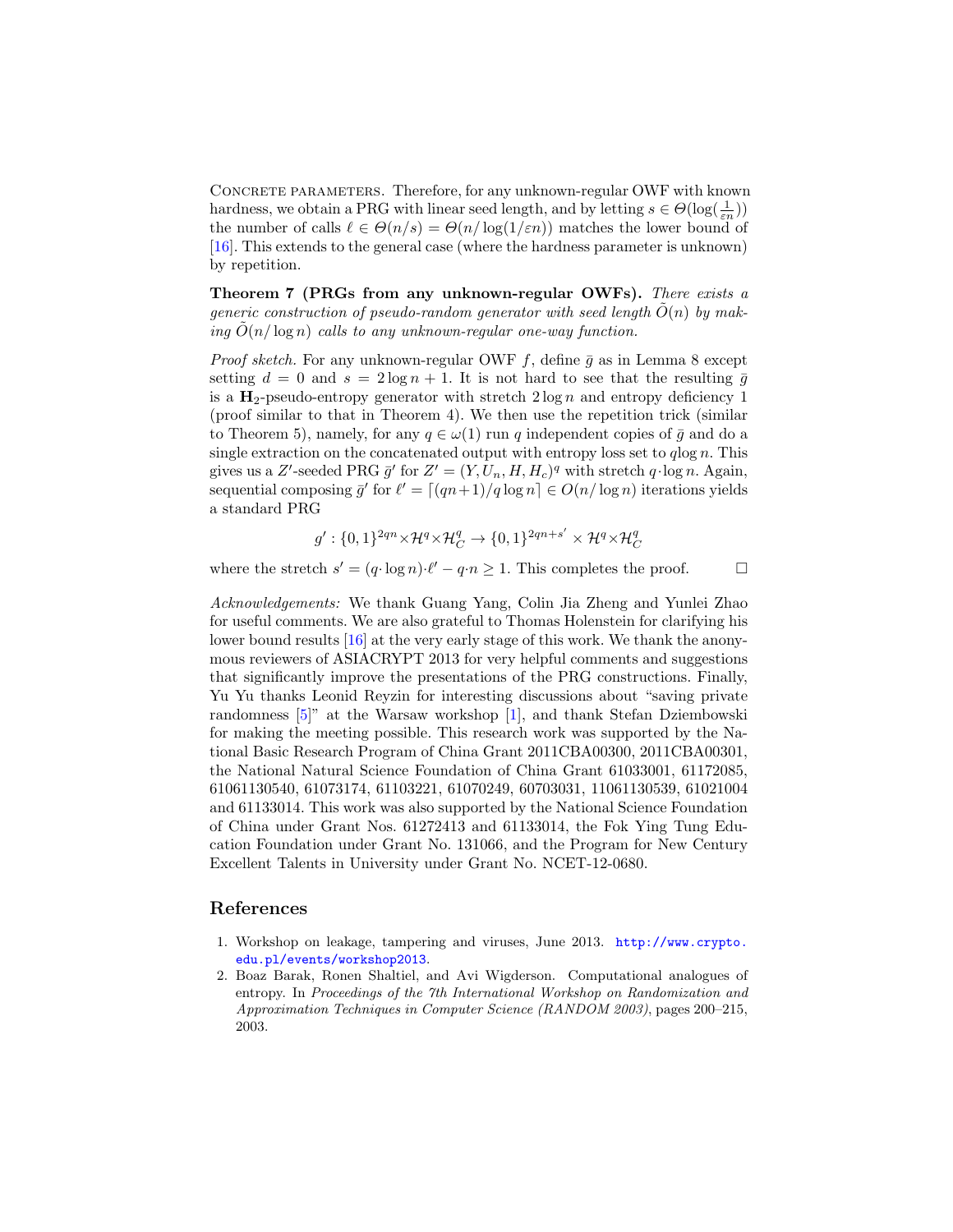- <span id="page-17-4"></span>3. Manuel Blum and Silvio Micali. How to generate cryptographically strong sequences of pseudo random bits. In Proceedings of the 23rd IEEE Symposium on Foundation of Computer Science, pages 112–117, 1982.
- <span id="page-17-12"></span>4. J.L. Carter and M.N. Wegman. Universal classes of hash functions. Journal of Computer and System Sciences, 18:143–154, 1979.
- <span id="page-17-18"></span>5. Nenad Dedic, Danny Harnik, and Leonid Reyzin. Saving private randomness in one-way functions and pseudorandom generators. In 5th Theory of Cryptography Conference, pages 607–625, 2008.
- <span id="page-17-15"></span>6. Yevgeniy Dodis, Ariel Elbaz, Roberto Oliveira, and Ran Raz. Improved randomness extraction from two independent sources. In APPROX-RANDOM, pages 334–344, 2005.
- <span id="page-17-8"></span>7. Oded Goldreich. Foundations of Cryptography: Basic Tools. Cambridge University Press, 2001.
- <span id="page-17-17"></span>8. Oded Goldreich. Three XOR-lemmas - an exposition. In Studies in Complexity and Cryptography, pages 248–272. 2011.
- <span id="page-17-7"></span>9. Oded Goldreich, Hugo Krawczyk, and Michael Luby. On the existence of pseudorandom generators. SIAM Journal on Computing, 22(6):1163–1175, 1993.
- <span id="page-17-5"></span>10. Oded Goldreich and Leonid A. Levin. A hard-core predicate for all one-way functions. In D. S. Johnson, editor, Proceedings of the Twenty First Annual ACM Symposium on Theory of Computing, pages 25–32, Seattle, Washington, 15–17 May 1989.
- <span id="page-17-10"></span>11. Iftach Haitner, Danny Harnik, and Omer Reingold. On the power of the randomized iterate. In Proceedings of the 26th International Cryptology Conference  $(CRYPTO 2006)$ , pages 22-40, 2006.
- <span id="page-17-9"></span>12. Iftach Haitner, Danny Harnik, and Omer Reingold. On the power of the randomized iterate. SIAM Journal on Computing, 40(6):1486–1528, 2011.
- <span id="page-17-2"></span>13. Iftach Haitner, Omer Reingold, and Salil P. Vadhan. Efficiency improvements in constructing pseudorandom generators from one-way functions. In Proceedings of the 42nd ACM Symposium on the Theory of Computing, pages 437–446, 2010.
- <span id="page-17-0"></span>14. J. Håstad, R. Impagliazzo, L.A. Levin, and M. Luby. Construction of pseudorandom generator from any one-way function. SIAM Journal on Computing, 28(4):1364–1396, 1999.
- <span id="page-17-1"></span>15. Thomas Holenstein. Pseudorandom generators from one-way functions: A simple construction for any hardness. In Proceedings of the 3rd Theory of Cryptography Conference (TCC 2006), 2006.
- <span id="page-17-3"></span>16. Thomas Holenstein and Makrand Sinha. Constructing a pseudorandom generator requires an almost linear Number of calls. In Proceedings of the 53rd IEEE Symposium on Foundation of Computer Science, pages 698–707, 2012.
- <span id="page-17-13"></span>17. Chun-Yuan Hsiao, Chi-Jen Lu, and Leonid Reyzin. Conditional computational entropy, or toward separating pseudoentropy from compressibility. In *Proceedings* of the 26th Annual International Conference on the Theory and Applications of Cryptographic Techniques (Eurocrypt 2007), pages 169–186, 2007.
- <span id="page-17-16"></span>18. Chia-Jung Lee, Chi-Jen Lu, Shi-Chun Tsai, and Wen-Guey Tzeng. Extracting randomness from multiple independent sources. IEEE Transactions on Information Theory, 51(6):2224–2227, 2005.
- <span id="page-17-6"></span>19. Leonid A. Levin. One-way functions and pseudorandom generators. Combinator $ica, 7(4):357-363, 1987.$
- <span id="page-17-11"></span>20. Noam Nisan. Pseudorandom generators for space-bounded computation. Combinatorica, 12(4):449–461, 1992.
- <span id="page-17-14"></span>21. Noam Nisan and David Zuckerman. Randomness is linear in space. Journal of Computer and System Sciences, 52(1):43–53, 1996.